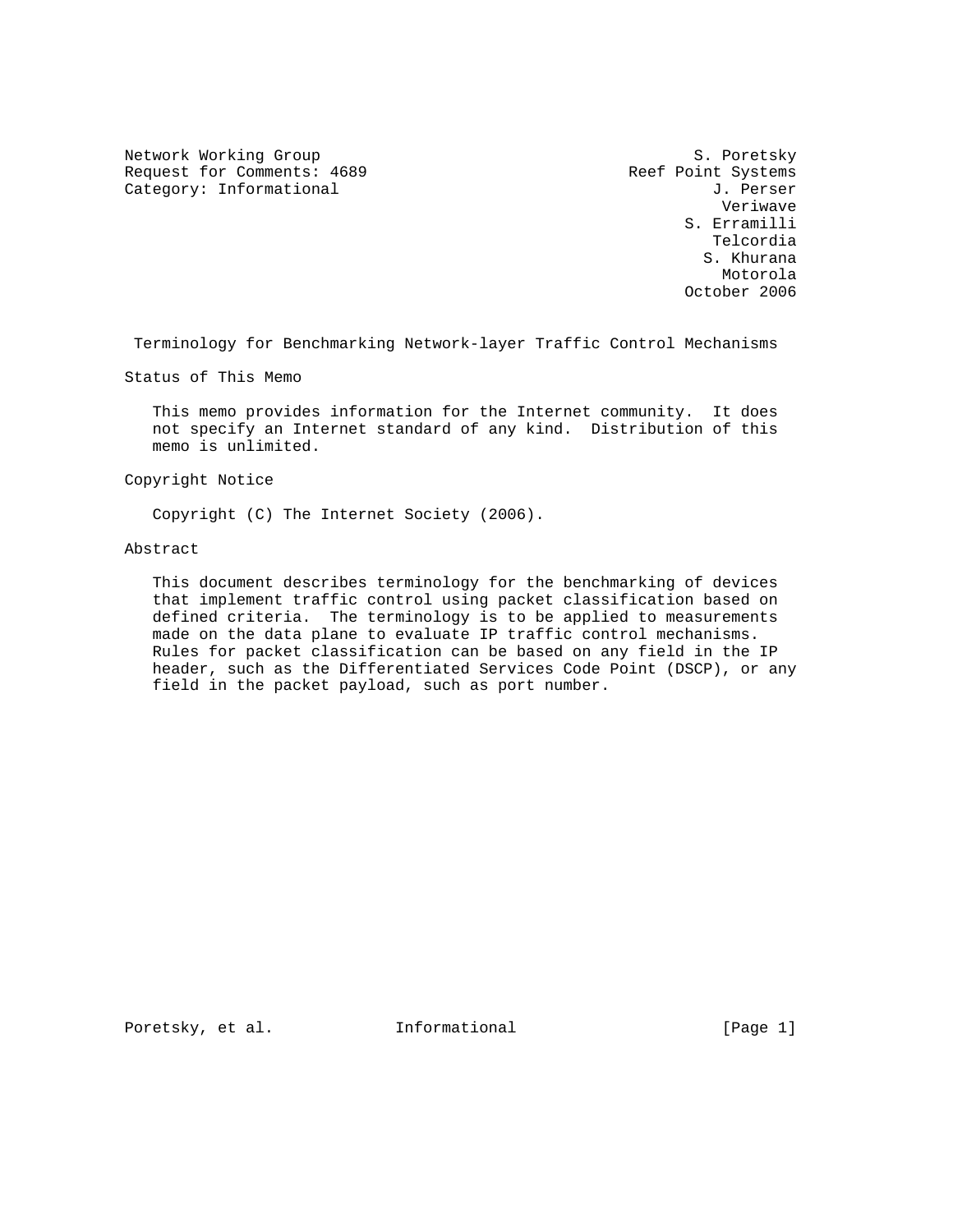| Table of Contents |  |
|-------------------|--|
|-------------------|--|

| 2.1            |                                     |
|----------------|-------------------------------------|
|                |                                     |
|                |                                     |
|                |                                     |
|                |                                     |
|                |                                     |
|                |                                     |
|                |                                     |
|                |                                     |
|                |                                     |
|                |                                     |
|                |                                     |
|                |                                     |
|                |                                     |
|                | 3.2.6. Undifferentiated Response 11 |
|                |                                     |
|                | 3.3.1. Test Sequence Number 12      |
|                | 3.3.2.                              |
|                | In-Sequence Packet 13<br>3.3.3.     |
|                | 3.3.4. Out-of-Order Packet 14       |
|                |                                     |
|                |                                     |
|                |                                     |
|                |                                     |
|                |                                     |
|                |                                     |
|                |                                     |
| 5 <sub>1</sub> |                                     |
|                |                                     |
|                |                                     |
|                |                                     |

# 1. Introduction

 New terminology is needed because most existing measurements assume the absence of congestion and only a single per-hop behavior. This document introduces several new terms that will allow measurements to be taken during periods of congestion.

 Another key difference from existing terminology is the definition of measurements as observed on egress and ingress of a device/system under test. Again, the existence of congestion requires the addition of egress measurements, as well as of those taken on ingress; without observing traffic leaving a device/system, it is not possible to say whether traffic-control mechanisms effectively dealt with congestion.

Poretsky, et al. **Informational** [Page 2]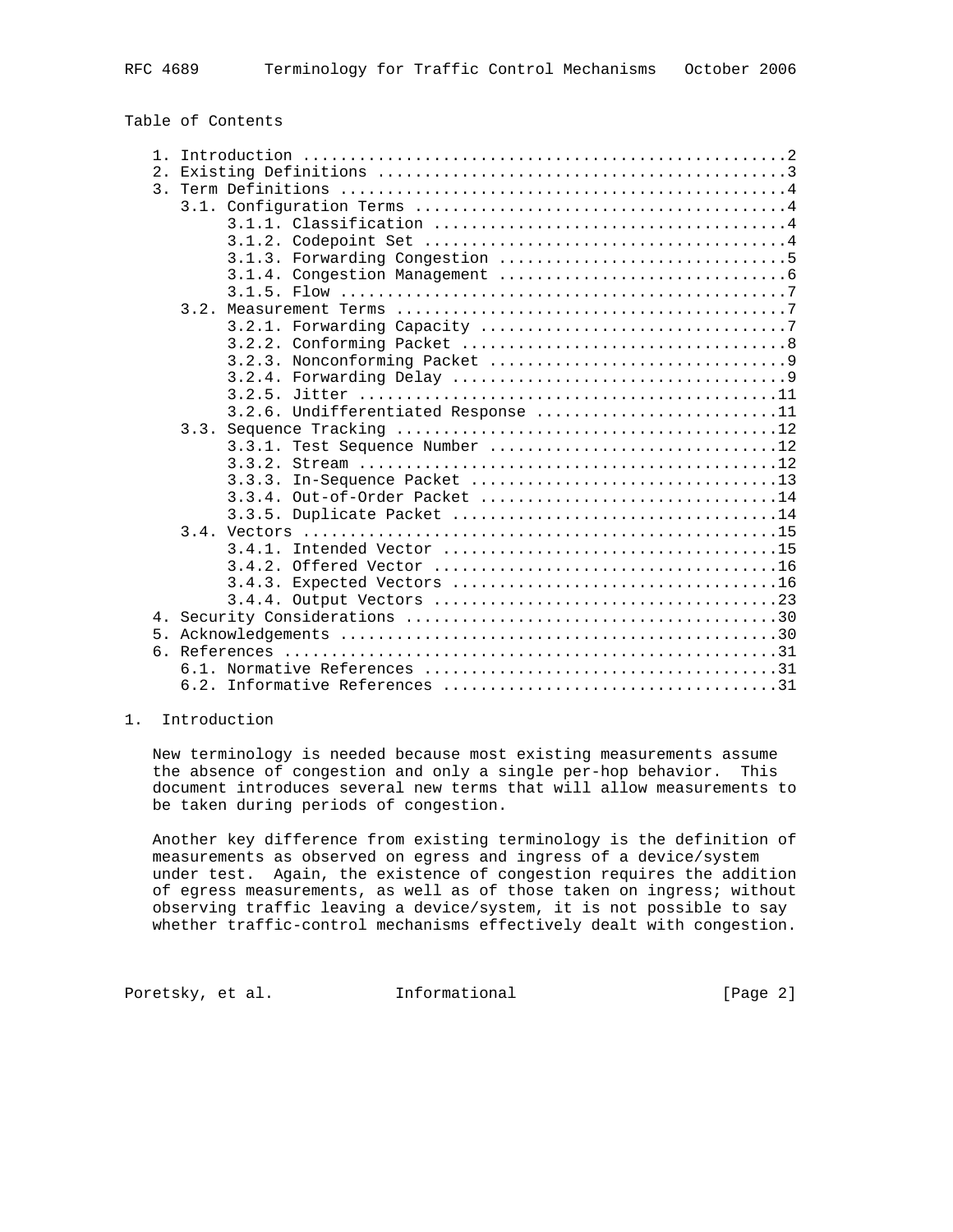The principal measurements introduced in this document are vectors for rate, delay, and jitter, all of which can be observed with or without congestion of the Device Under Test (DUT)/System Under Test (SUT). This document describes only those terms relevant to measuring behavior of a DUT or SUT at the egress during periods of congestion. End-to-end and service-level measurements are beyond the scope of this document.

2. Existing Definitions

 RFC 1224, "Techniques for Managing Asynchronously Generated Alerts" [St91], is used for 'Time with fine enough units to distinguish between two events'.

 RFC 1242, "Benchmarking Terminology for Network Interconnect Devices", and RFC 2285, "Benchmarking Terminology for LAN Switching Devices", should be consulted before attempting to make use of this document.

 RFC 2474, "Definition of the Differentiated Services Field (DS Field) in the IPv4 and IPv6 Headers", section 2, contains discussions of a number of terms relevant to network-layer traffic control mechanisms and should also be consulted.

 For the sake of clarity and continuity, this RFC adopts the template for definitions set out in Section 2 of RFC 1242. Definitions are indexed and grouped together in sections for ease of reference.

 The key words "MUST", "MUST NOT", "REQUIRED", "SHALL", "SHALL NOT", "SHOULD", "SHOULD NOT", "RECOMMENDED", "MAY", and "OPTIONAL" in this document are to be interpreted as described in BCP 14, RFC 2119 [Br97]. RFC 2119 defines the use of these key words to help make the intent of standards track documents as clear as possible. While this document uses these keywords, this document is not a standards track document.

2.1. Frequently Used Acronyms

 DA Destination Address DS DiffServ DSCP DiffServ Code Point DUT Device Under Test IP Internet Protocol PHB Per Hop Behavior SA Source Address SUT System Under Test

Poretsky, et al. **Informational** [Page 3]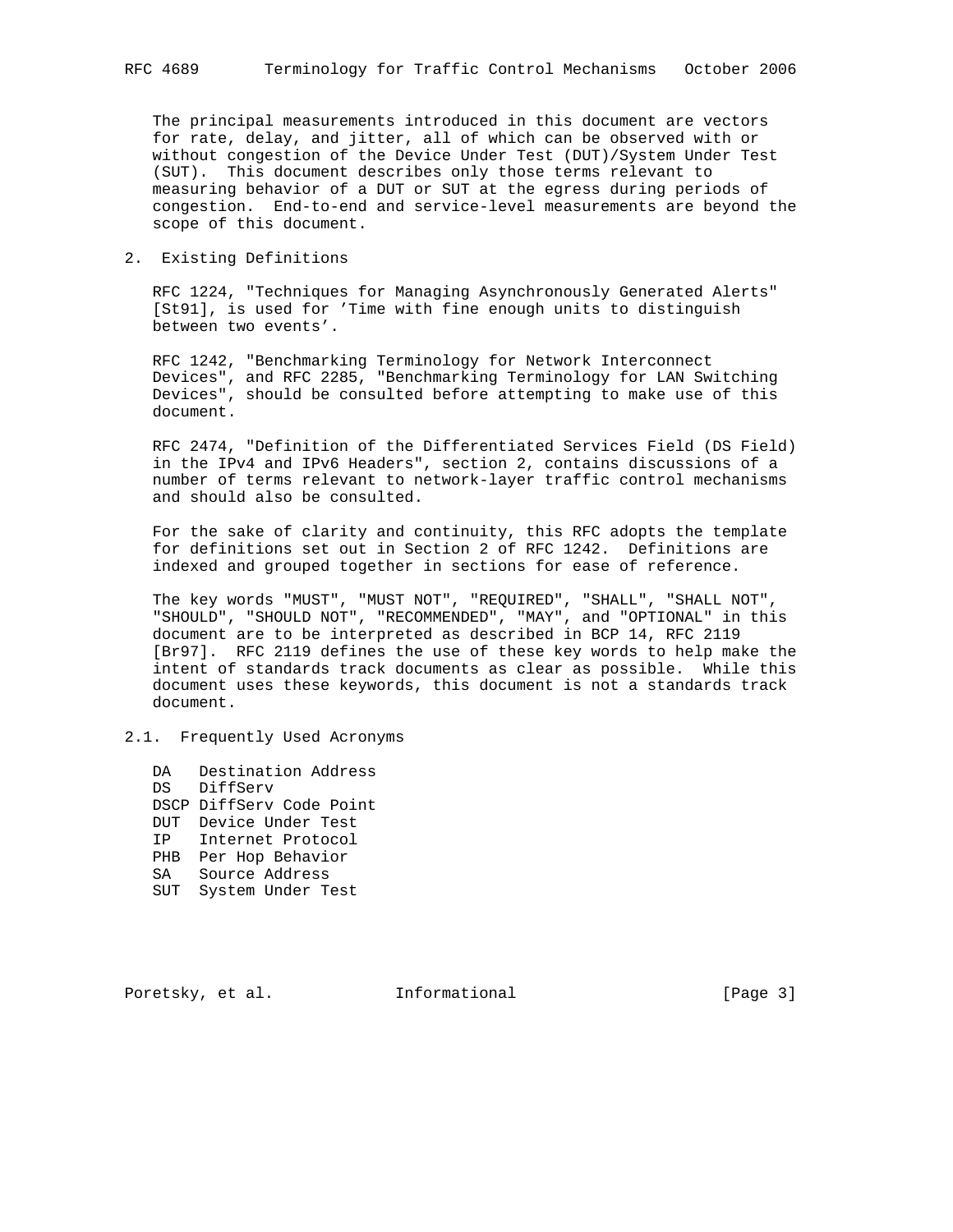- 3. Term Definitions
- 3.1. Configuration Terms
- 3.1.1. Classification

 Definition: Selection of packets according to defined rules.

Discussion:

 Classification determines the per-hop behaviors and traffic conditioning functions, such as shaping and dropping, that are to be applied to the packet.

 Classification of packets can be based on the DS field or IP Precedence in the packet header. Classification can be based on other IP header fields, such as IP Source Address (SA), Destination Address (DA), and protocol, or on fields in the packet payload, such as port number. Classification can also be based on ingress interface. It is possible to base classification on Multi-Field (MF) criteria such as IP source and destination addresses, protocol, and port number. For further discussion of packet classification and its network applications, see [Bl98].

 Measurement units: n/a

 See Also: None

3.1.2. Codepoint Set

Definition:

 The set of all DS Code-points or IP precedence values used during the test duration.

Discussion:

 Describes all the code-point markings associated with packets that are input to the DUT/SUT. For each entry in the codepoint set, there are associated vectors describing the rate of traffic, delay, loss, or jitter containing that particular DSCP or IP precedence value.

 The treatment that a packet belonging to a particular code-point gets is subject to the DUT classifying packets to map to the correct PHB. Moreover, the forwarding treatment in general is also dependent on the complete set of offered vectors.

Poretsky, et al. 1nformational [Page 4]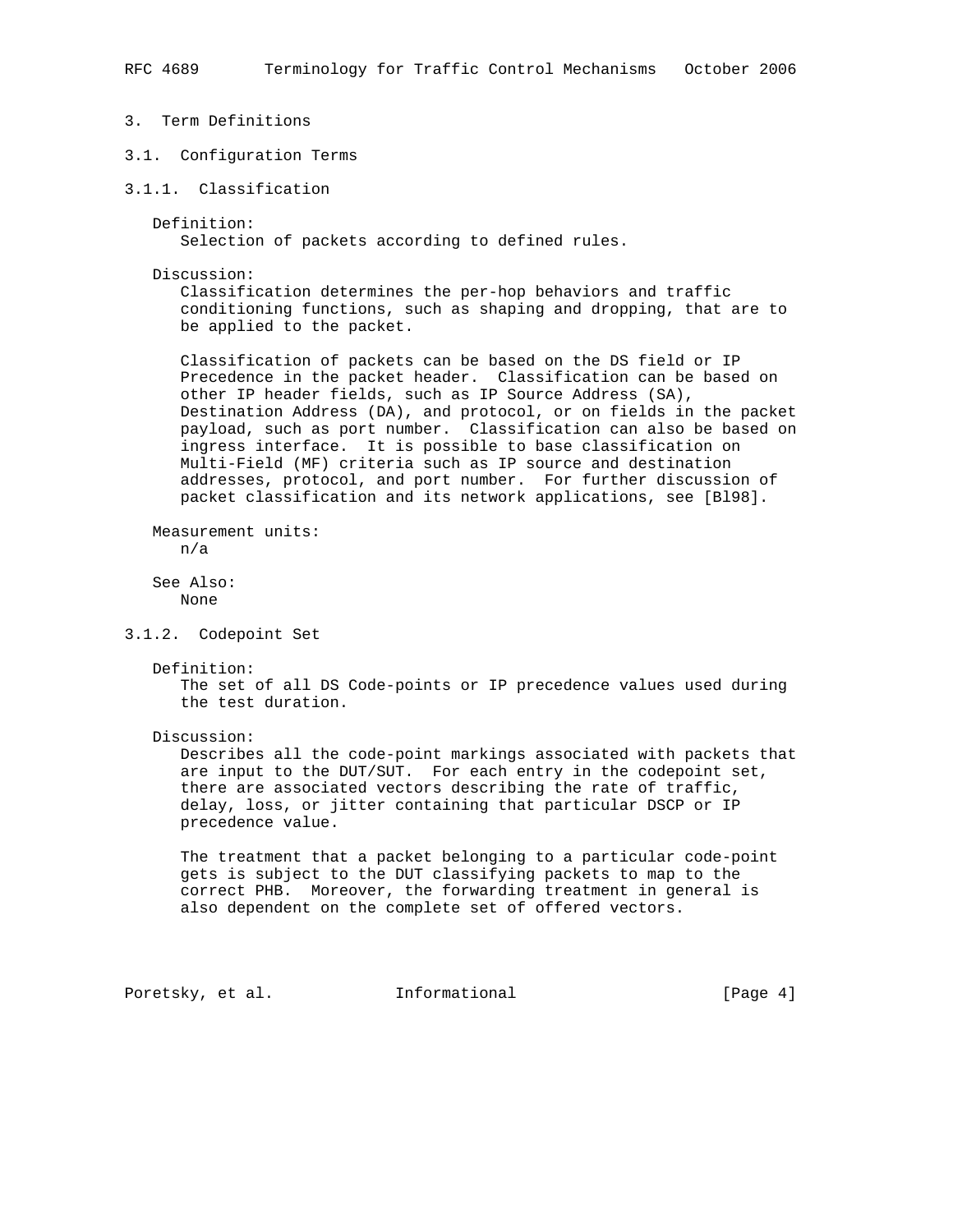Measurement Units: n/a See Also:

None

3.1.3. Forwarding Congestion

Definition:

 A condition in which one or more egress interfaces are offered more packets than are forwarded.

Discussion:

 This condition is a superset of the overload definition [Ma98]. Overload [Ma98] deals with overloading input and output interfaces beyond the maximum transmission allowed by the medium. Forwarding congestion does not assume ingress interface overload as the only source of overload on output interfaces.

 Another difference between Forwarding Congestion and overload occurs when the SUT comprises multiple elements, in that Forwarding Congestion may occur at multiple points. Consider an SUT comprising multiple edge devices exchanging traffic with a single core device. Depending on traffic patterns, the edge devices may induce Forwarding Congestion on multiple egress interfaces on the core device.

 Throughput [Br91] defines the lower boundary of Forwarding Congestion. Throughput is the maximum offered rate with no Forwarding Congestion. At offered rates above throughput, the DUT/SUT is considered to be in a state of Forwarding Congestion.

 Packet Loss, not increased Forwarding Delay, is the external observable metric used to indicate the condition of Forwarding Congestion. Packet Loss is a deterministic indicator of Forwarding Congestion. The condition of increased Forwarding Delay without Packet Loss is an indicator of Forwarding Congestion known as Incipient Congestion. Incipient Congestion is a non deterministic indicator of Forwarding Congestion [Fl93]. As stated in [Ec98], RED [Br98] detects incipient congestion before the buffer overflows, but the current Internet environment is limited to packet loss as the mechanism for indicating congestion to the end-nodes. [Ra99] implies that it is impractical to build a black-box test to observe Incipient Congestion. [Ra99] instead introduces Explicit Congestion Notification (ECN) as a deterministic Black-Box method for observing Incipient Congestion. [Ra99] is an Experimental RFC with limited deployment, so ECN is not used for this particular methodology. For the purpose of

Poretsky, et al. **Informational** [Page 5]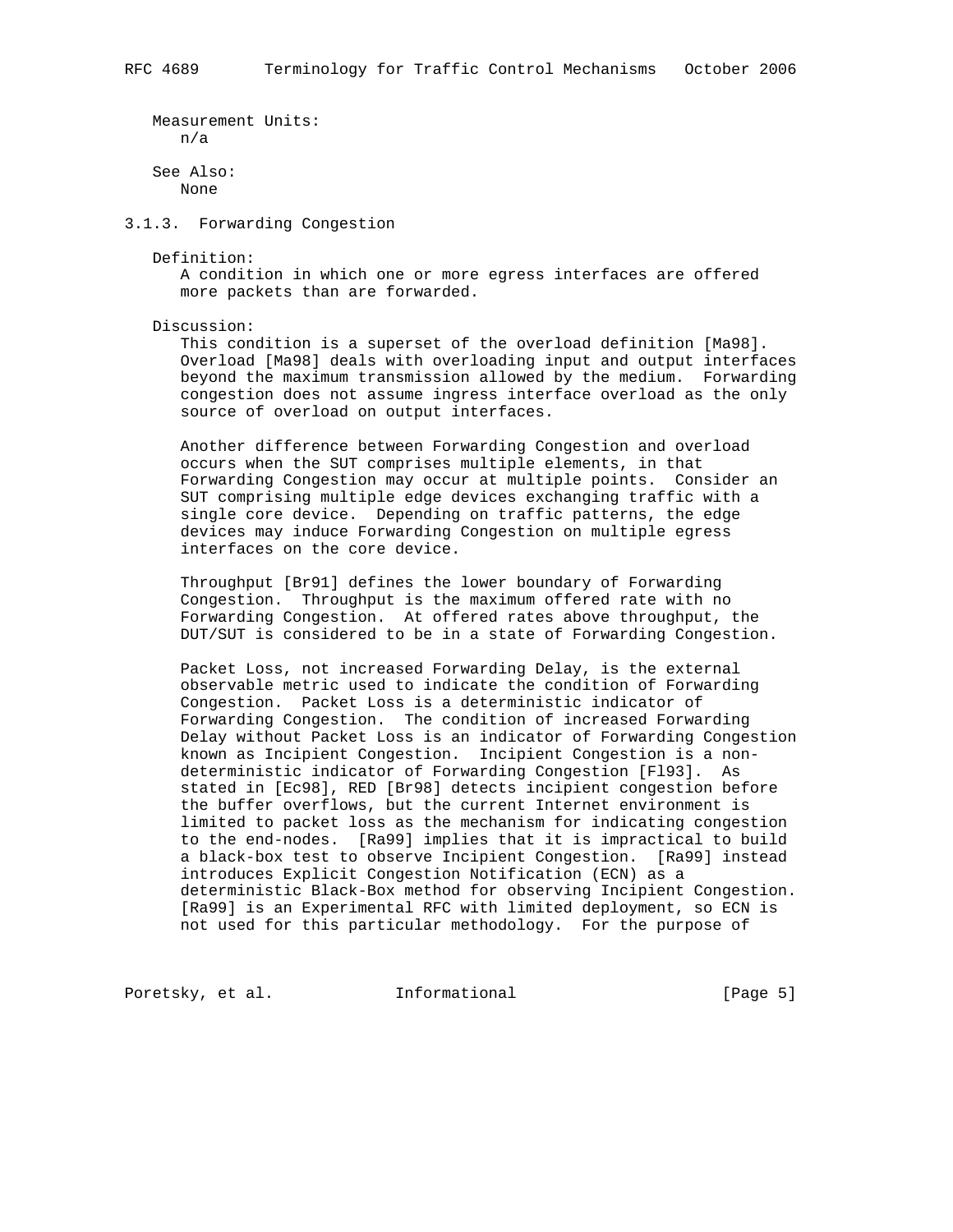"black-box" testing a DUT/SUT, this methodology uses Packet Loss as the indicator of Forwarding Congestion.

 Ingress observations alone are not sufficient to cover all cases in which Forwarding Congestion may occur. A device with an infinite amount of memory could buffer an infinite number of packets and eventually forward all of them. However, these packets may or may not be forwarded during the test duration. Congestion Collapse [Na84] is defined as the state in which buffers are full and all arriving packets MUST be dropped across the network. Even though ingress interfaces accept all packets without loss, Forwarding Congestion is present in this hypothetical device.

 The definition presented here explicitly defines Forwarding Congestion as an event observable on egress interfaces. Regardless of internal architecture, any device exhibiting Packet Loss on one or more egress interfaces is experiencing Forwarding Congestion.

 Measurement units: None

 See Also: Gateway Congestion Control Survey [Ma91]

## 3.1.4. Congestion Management

Definition:

 An implementation of one or more per-hop behaviors to avoid or minimize the condition of congestion.

Discussion:

 Congestion management may seek either to control congestion or avoid it altogether through Classification.

 Congestion avoidance mechanisms seek to prevent congestion before it actually occurs.

 Congestion control mechanisms give one or more flows (with a discrete IP Precedence or DSCP value) preferential treatment over other classes during periods of congestion.

 Measurement units: n/a

 See Also: Classification

Poretsky, et al. **Informational** [Page 6]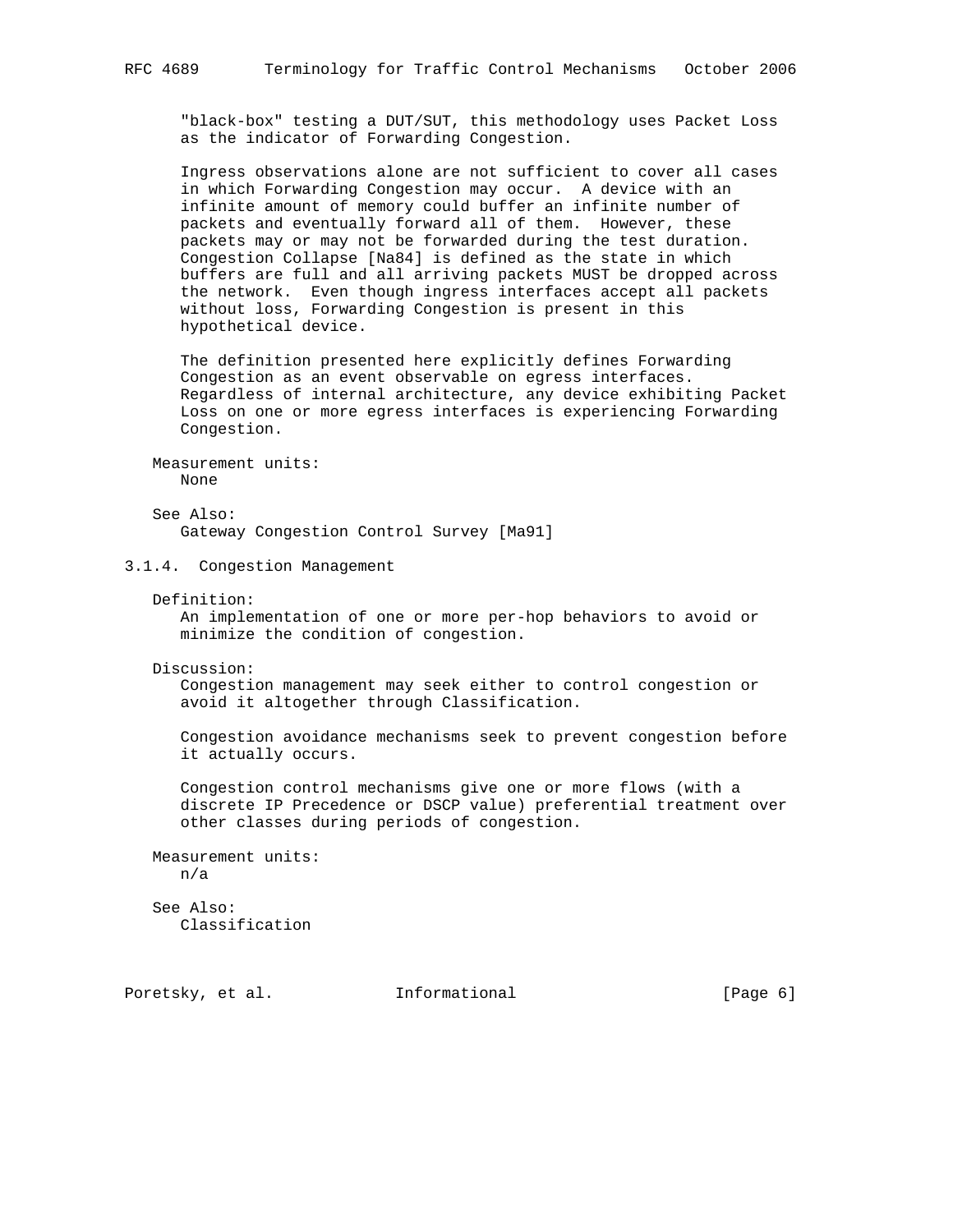3.1.5. Flow

## Definition:

 A flow is one or more packets sharing a common intended pair of ingress and egress interfaces.

Discussion:

 Packets are grouped by the ingress and egress interfaces they use on a given DUT/SUT.

 A flow can contain multiple source IP addresses and/or destination IP addresses. All packets in a flow MUST enter on the same ingress interface and exit on the same egress interface and have some common network layer content.

 Microflows [Ni98] are a subset of flows. As defined in [Ni98], microflows require application-to-application measurement. In contrast, flows use lower-layer classification criteria. Since this document focuses on network-layer classification criteria, it concentrates here on the use of network-layer identifiers in describing a flow. Flow identifiers also may reside at the data link, transport, or application layers of the OSI model. However, identifiers other than those at the network layer are out of scope for this document.

 A flow may contain a single code point/IP precedence value or may contain multiple values destined for a single egress interface. This is determined by the test methodology.

```
 Measurement units:
   n/a
```
 See Also: Microflow [Ni98] Streams

3.2. Measurement Terms

3.2.1. Forwarding Capacity

Definition:

 The number of packets per second that a device can be observed to transmit successfully to the correct egress interface in response to a specified offered load while the device drops none of the offered packets.

Poretsky, et al. **Informational** [Page 7]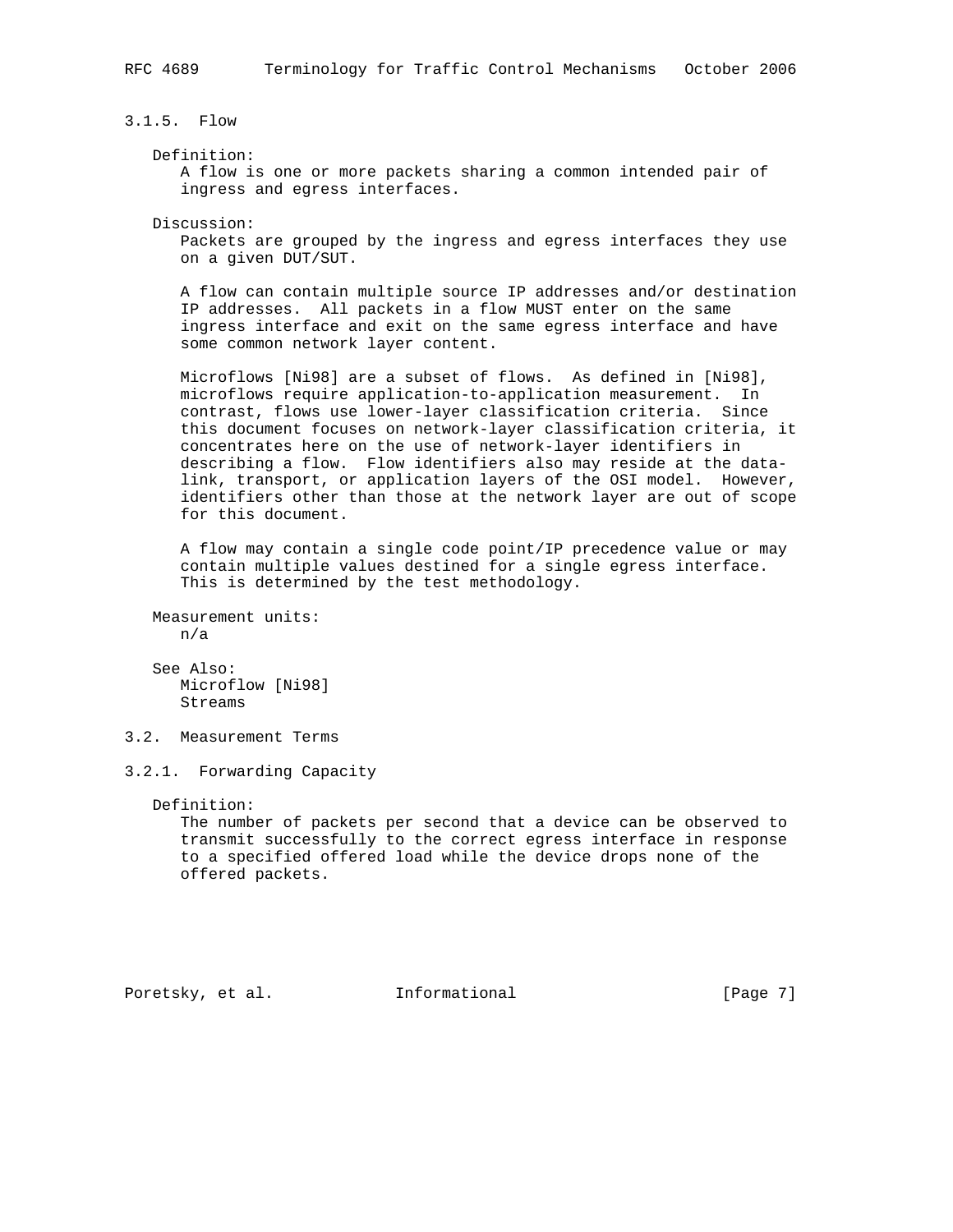# Discussion:

 Forwarding Capacity measures the packet rate at the egress interface(s) of the DUT/SUT. In contrast, throughput (as defined in RFC 1242) measures the packet rate at the ingress interface(s) of the DUT/SUT.

 Ingress-based measurements do not account for queuing of the DUT/SUT. Throughput rates can be higher than the Forwarding Capacity because of queueing. The difference is dependent upon test duration, packet rate, and queue size. Forwarding Capacity, as an egress measurement, does take queuing into account.

 Understanding Forwarding Capacity is a necessary precursor to any measurement involving Traffic Control Mechanisms. The accompanying methodology document MUST take into consideration Forwarding Capacity when determining the expected forwarding vectors. When the sum of the expected forwarding vectors on an interface exceeds the Forwarding Capacity, the Forwarding Capacity will govern the forwarding rate.

 This measurement differs from forwarding rate at maximum offered load (FRMOL) [Ma98] in that the Forwarding Capacity requires zero loss.

 Measurement units: N-octet packets per second

 See Also: Throughput [Br91] Forwarding Rate at Maximum Offered Load [Ma98]

# 3.2.2. Conforming Packet

```
 Definition:
```
Packets that lie within specific rate, delay, or jitter bounds.

Discussion:

 A DUT/SUT may be configured to allow a given traffic class to consume a given amount of bandwidth, or to fall within predefined delay or jitter boundaries. All packets that lie within specified bounds are then said to be conforming, whereas those outside the bounds are nonconforming.

 Measurement units: n/a

Poretsky, et al. 1nformational [Page 8]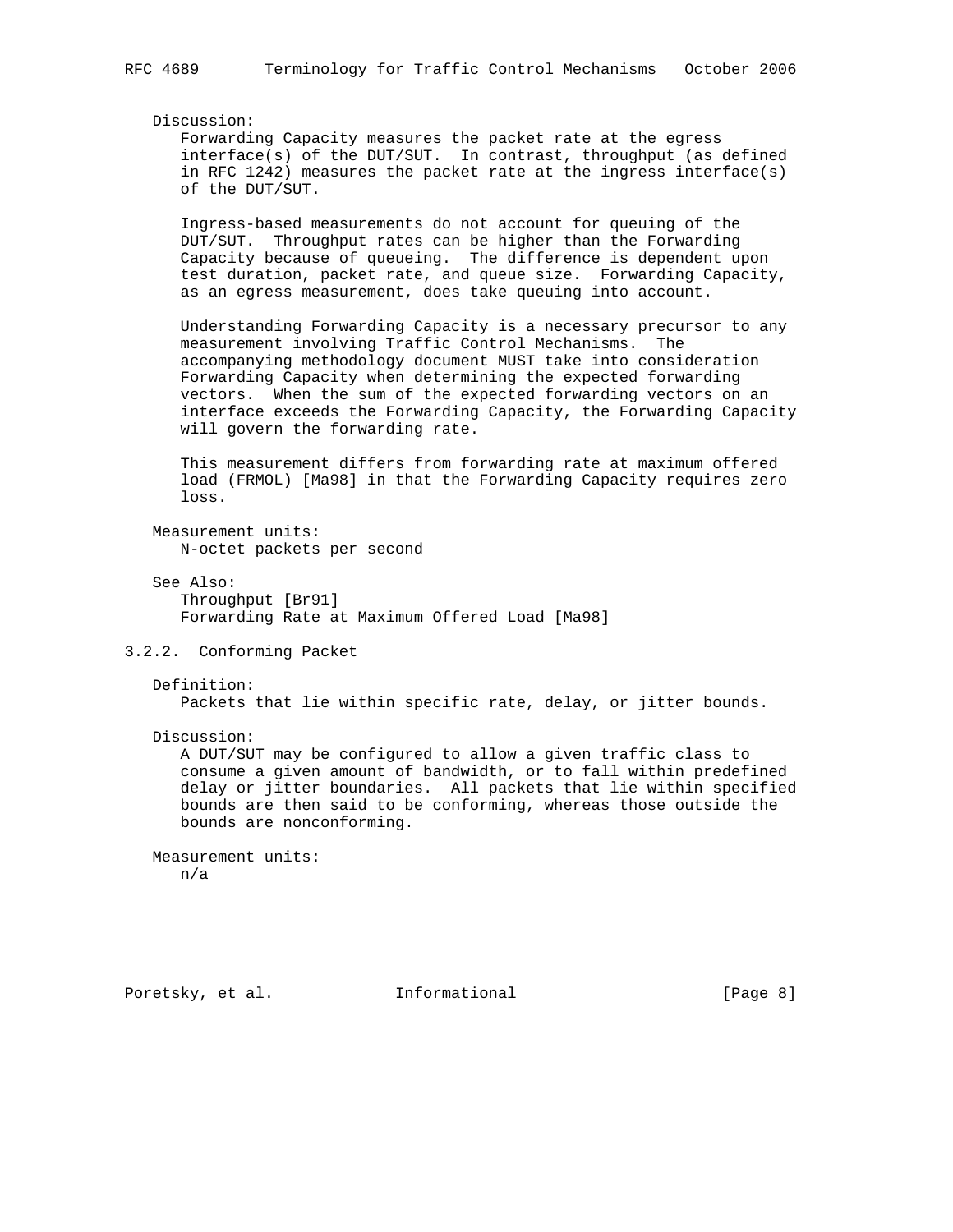See Also: Expected Vector Forwarding Vector Offered Vector Nonconforming 3.2.3. Nonconforming Packet Definition: Packets that do not lie within specific rate, delay, or jitter bounds. Discussion: A DUT/SUT may be configured to allow a given traffic class to consume a given amount of bandwidth, or to fall within predefined delay or jitter boundaries. All packets that do not lie within these bounds are then said to be nonconforming. Measurement units: n/a See Also: Expected Vector Forwarding Vector Offered Vector Conforming 3.2.4. Forwarding Delay Definition: The time interval starting when the last bit of the input IP

 packet is offered to the input port of the DUT/SUT and ending when the last bit of the output IP packet is received from the output port of the DUT/SUT.

Discussion:

 The delay time interval MUST be externally observed. The delay measurement MUST NOT include delays added by test bed components other than the DUT/SUT, such as propagation time introduced by cabling or non-zero delay added by the test instrument. Forwarding Delay differs from latency [Br91] and one-way delay [Al99] in several key regards:

 1. Latency [Br91] assumes knowledge of whether the DUT/SUT uses "store and forward" or "bit forwarding" technology. Forwarding Delay is the same metric, measured the same way, regardless of the architecture of the DUT/SUT.

Poretsky, et al. 1nformational [Page 9]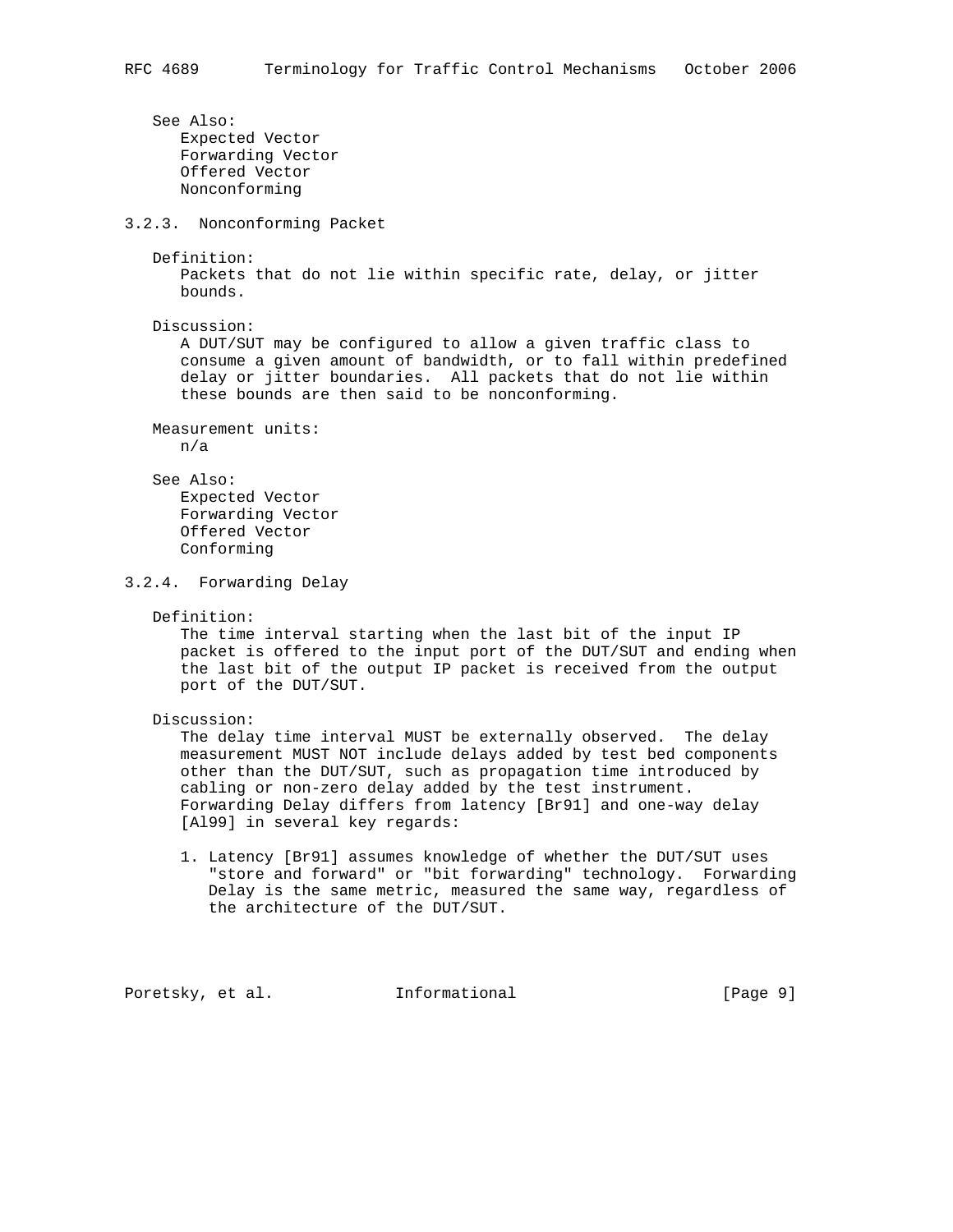2. Forwarding Delay is a last-in, last-out (LILO) measurement, unlike the last-in, first-out method [Br91] or the first-in, last-out method [Al99].

 The LILO method most closely simulates the way a network-layer device actually processes an IP datagram. IP datagrams are not passed up and down the stack unless they are complete, and processing begins only once the last bit of the IP datagram has been received.

 Further, the LILO method has an additive property, where the sum of the parts MUST equal the whole. This is a key difference from [Br91] and [Al99]. For example, the delay added by two DUTs MUST equal the sum of the delay of the DUTs. This may or may not be the case with [Br91] and [Al99].

 3. Forwarding Delay measures the IP datagram only, unlike [Br91], which also includes link-layer overhead.

 A metric focused exclusively on the Internet protocol relieves the tester from specifying the start/end for every link-layer protocol that IP runs on. This avoids the need to determine whether the start/stop delimiters are included. It also allows the use of heterogeneous link-layer protocols in a test.

 4. Forwarding Delay can be measured at any offered load, whereas the latency methodology [Br99] recommends measurement at, and only at, the throughput level. Comparing the Forwarding Delay below the throughput to Forwarding Delay above the Forwarding Capacity will give insight to the traffic control mechanisms.

 For example, non-congested delay may be measured with an offered load that does not exceed the Forwarding Capacity, while congested delay may involve an offered load that exceeds the Forwarding Capacity.

 Note: Forwarding Delay SHOULD NOT be used as an absolute indicator of DUT/SUT Forwarding Congestion. While Forwarding Delay may rise when offered load nears or exceeds the Forwarding Capacity, there is no universal point at which Forwarding Delay can be said to indicate the presence or absence of Forwarding Congestion.

 Measurement units: milliseconds

Poretsky, et al. **Informational** [Page 10]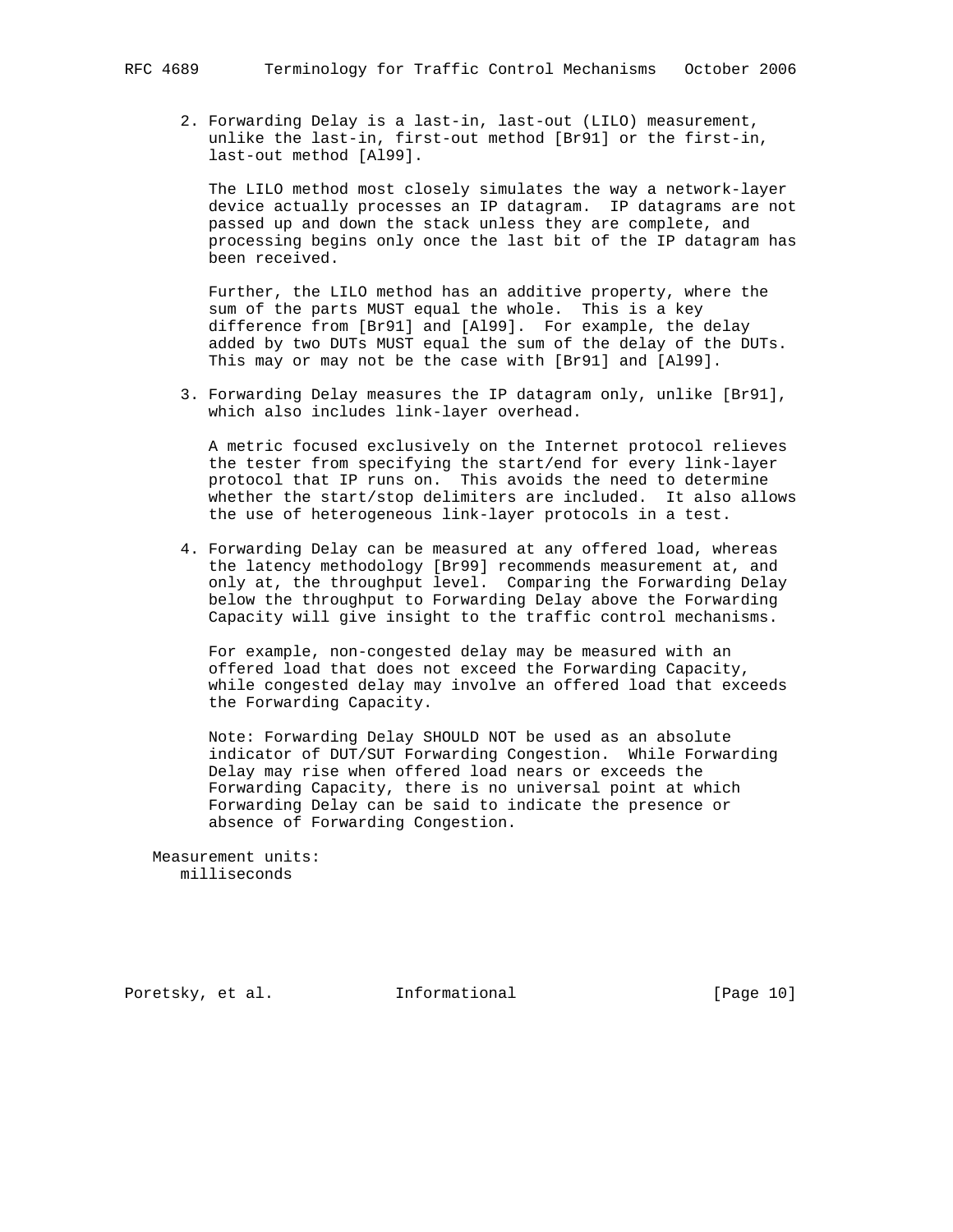```
 See Also:
      Latency [Br91]
      Latency [Al99]
      One-way Delay [Br99]
3.2.5. Jitter
   Definition:
      The absolute value of the difference between the Forwarding Delay
       of two consecutive received packets belonging to the same stream.
   Discussion:
      The Forwarding Delay fluctuation between two consecutive received
      packets in a stream is reported as the jitter. Jitter can be
     expressed as |D(i) - D(i-1)|, where D equals the Forwarding Delay
       and i is the order the packets were received.
      Under loss, jitter can be measured between non-consecutive test
      sequence numbers. When IP Traffic Control Mechanisms are dropping
      packets, fluctuating Forwarding Delay may be observed. Jitter
      MUST be able to benchmark the delay variation independently of
      packet loss.
      Jitter is related to the IPDV [De02] (IP Delay Variation) by
      taking the absolute value of the ipdv. The two metrics will
      produce different mean values. Mean Jitter will produce a
      positive value, where the mean ipdv is typically zero. Also, IPDV
      is undefined when one packet from a pair is lost.
   Measurement units:
      milliseconds
    See Also:
      Forwarding Delay
      Jitter variation [Ja99]
      ipdv [De02]
      interarrival jitter [Sc96]
3.2.6. Undifferentiated Response
   Definition:
     The vector(s) obtained when mechanisms used to support diff-serv
       or IP precedence are disabled.
    Discussion:
       Enabling diff-serv or IP precedence mechanisms may impose
      additional processing overhead for packets. This overhead may
      degrade performance even when traffic belonging to only one class,
Poretsky, et al. Informational [Page 11]
```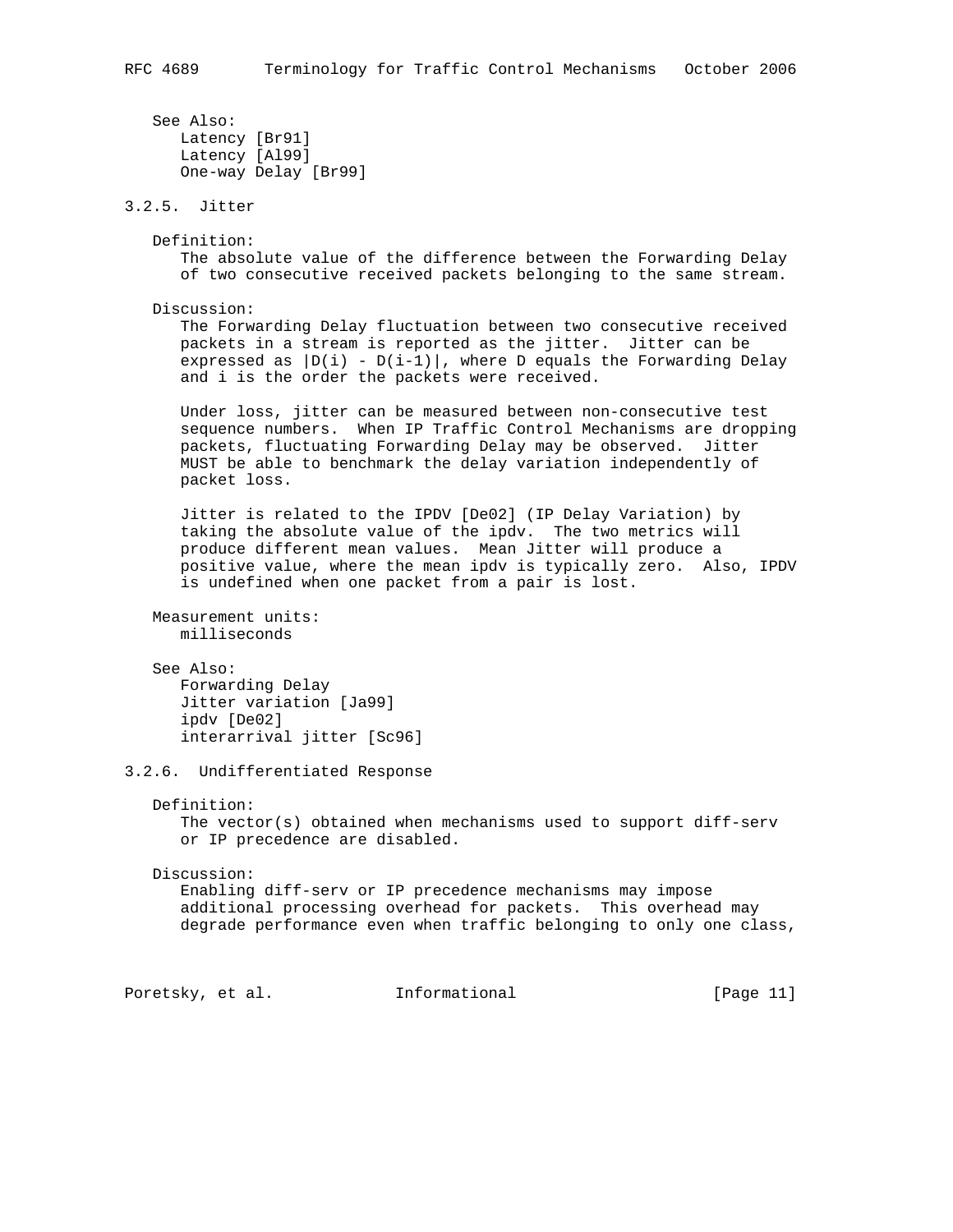the best-effort class, is offered to the device. Measurements with "undifferentiated response" SHOULD be made to establish a baseline.

 The vector(s) obtained with DSCP or IP precedence enabled can be compared to the undifferentiated response to determine the effect of differentiating traffic.

 Measurement units: n/a

3.3. Sequence Tracking

3.3.1. Test Sequence Number

Definition:

 A field in the IP payload portion of the packet that is used to verify the order of the packets on the egress of the DUT/SUT.

Discussion:

 The traffic generator sets the test sequence number value. Upon receipt of the packet, the traffic receiver checks the value. The traffic generator changes the value on each packet transmitted based on an algorithm agreed to by the traffic receiver.

 The traffic receiver keeps track of the sequence numbers on a per-stream basis. In addition to the number of received packets, the traffic receiver may also report the number of in-sequence packets, the number of out-of-sequence packets, the number of duplicate packets, and the number of reordered packets. The RECOMMENDED algorithm to change the sequence number on sequential packets is an incrementing value.

 Measurement units: n/a

 See Also: Stream

3.3.2. Stream

Definition:

 A group of packets tracked as a single entity by the traffic receiver. A stream MUST share common content, such as type (IP, UDP), IP SA/DA, packet size, or payload.

Poretsky, et al. **Informational** [Page 12]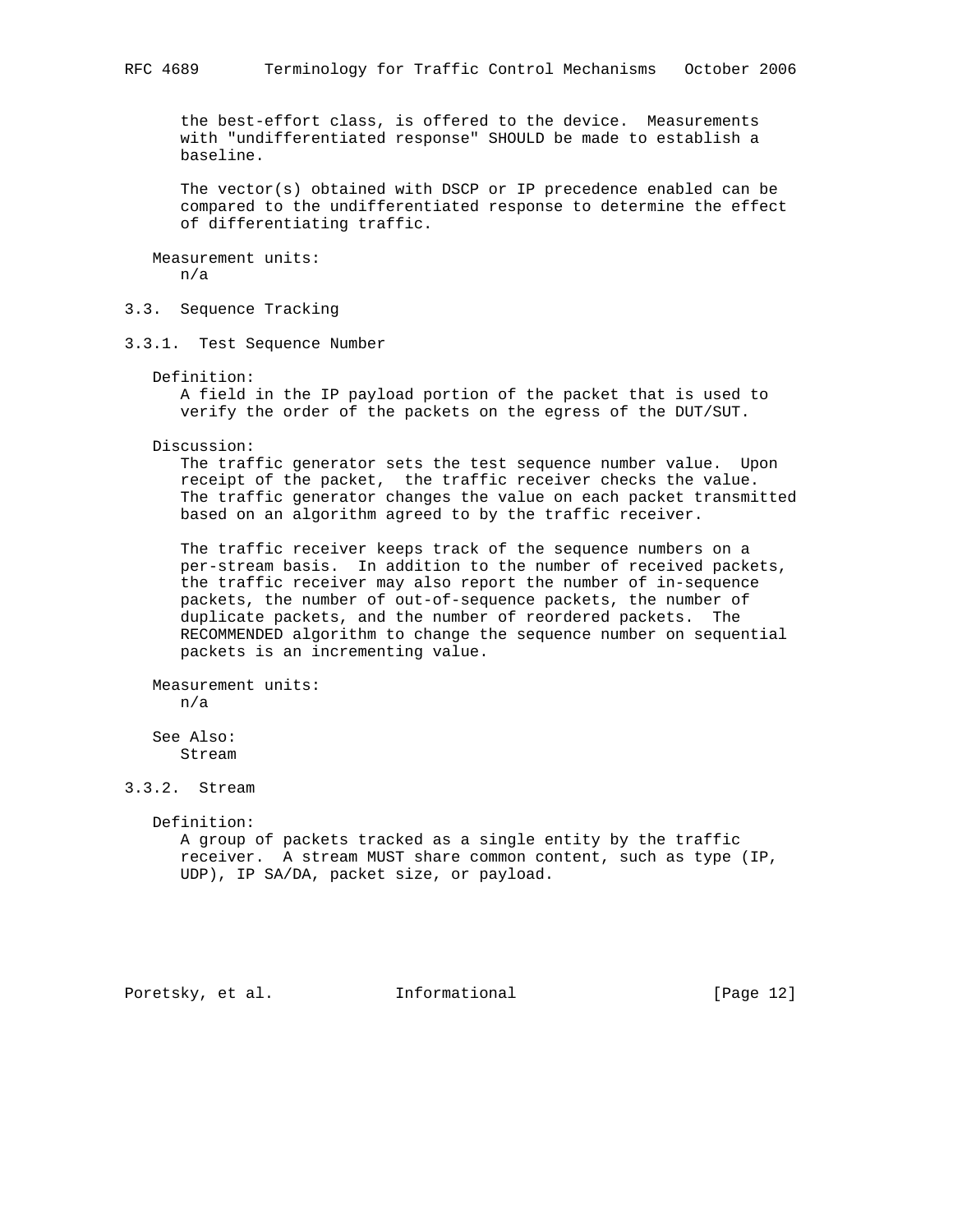Streams are tracked by test sequence number or "unique signature field" [Ma00]. Streams define how individual packet statistics are grouped together to form an intelligible summary.

 Common stream groupings would be by egress interface, destination address, source address, DSCP, or IP precedence. A stream using test sequence numbers can track the ordering of packets as they traverse the DUT/SUT.

 Streams are not restricted to a pair of source and destination interfaces as long as all packets are tracked as a single entity. A multicast stream can be forwarded to multiple destination interfaces.

```
 Measurement units:
    n/a
```
Discussion:

 See Also: Flow Microflow [Ni98] Test sequence number

3.3.3. In-Sequence Packet

## Definition:

A received packet with the expected Test Sequence number.

## Discussion:

 In-sequence is done on a stream level. As packets are received on a stream, each packet's Test Sequence number is compared with the previous packet. Only packets that match the expected Test Sequence number are considered in-sequence.

 Packets that do not match the expected Test Sequence number are counted as "not in-sequence" or out-of-sequence. Every packet that is received is either in-sequence or out-of-sequence. Subtracting the in-sequence from the received packets (for that stream), the tester can derive the out-of-sequence count.

 Two types of events will prevent the in-sequence from incrementing: packet loss and reordered packets.

 Measurement units: Packet count

Poretsky, et al. **Informational** [Page 13]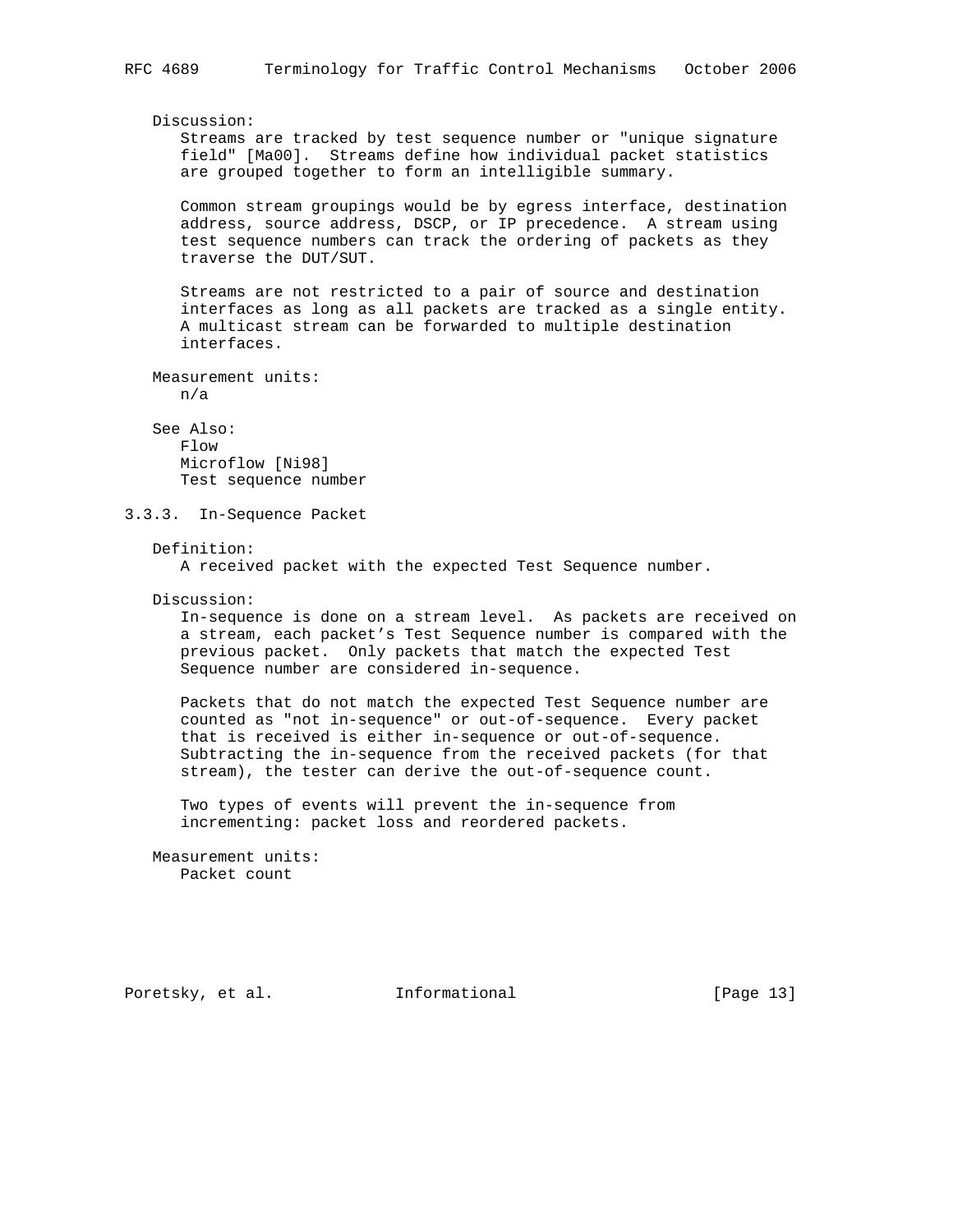See Also: Stream Test Sequence number

3.3.4. Out-of-Order Packet

Definition:

 A received packet with a sequence number less than the sequence number of any previously arriving packet.

Discussion:

 As a stream of packets enters a DUT/SUT, they include a Stream Test Sequence number indicating the order the packets were sent to the DUT/SUT. On exiting the DUT/SUT, these packets may arrive in a different order. Each packet that was reordered is counted as an Out-of-Order Packet.

 Certain streaming protocols (such as TCP) require the packets to be in a certain order. Packets outside this are dropped by the streaming protocols even though they were properly received by the IP layer. The type of reordering tolerated by a streaming protocol varies from protocol to protocol, and also by implementation.

 Packet loss does not affect the Out-of-Order Packet count. The Out-of-Order Packet count is impacted only by packets that were not received in the order that they were transmitted.

 Measurement units: packets

## See Also:

 Stream Test Sequence number Packet Reordering Metric for IPPM [Mo03]

3.3.5. Duplicate Packet

## Definition:

 A received packet with a Test Sequence number matching a previously received packet.

Discussion:

 A Duplicate Packet is a packet that the DUT/SUT has successfully transmitted out an egress interface more than once. The egress interface has previously forwarded this packet.

Poretsky, et al. **Informational** [Page 14]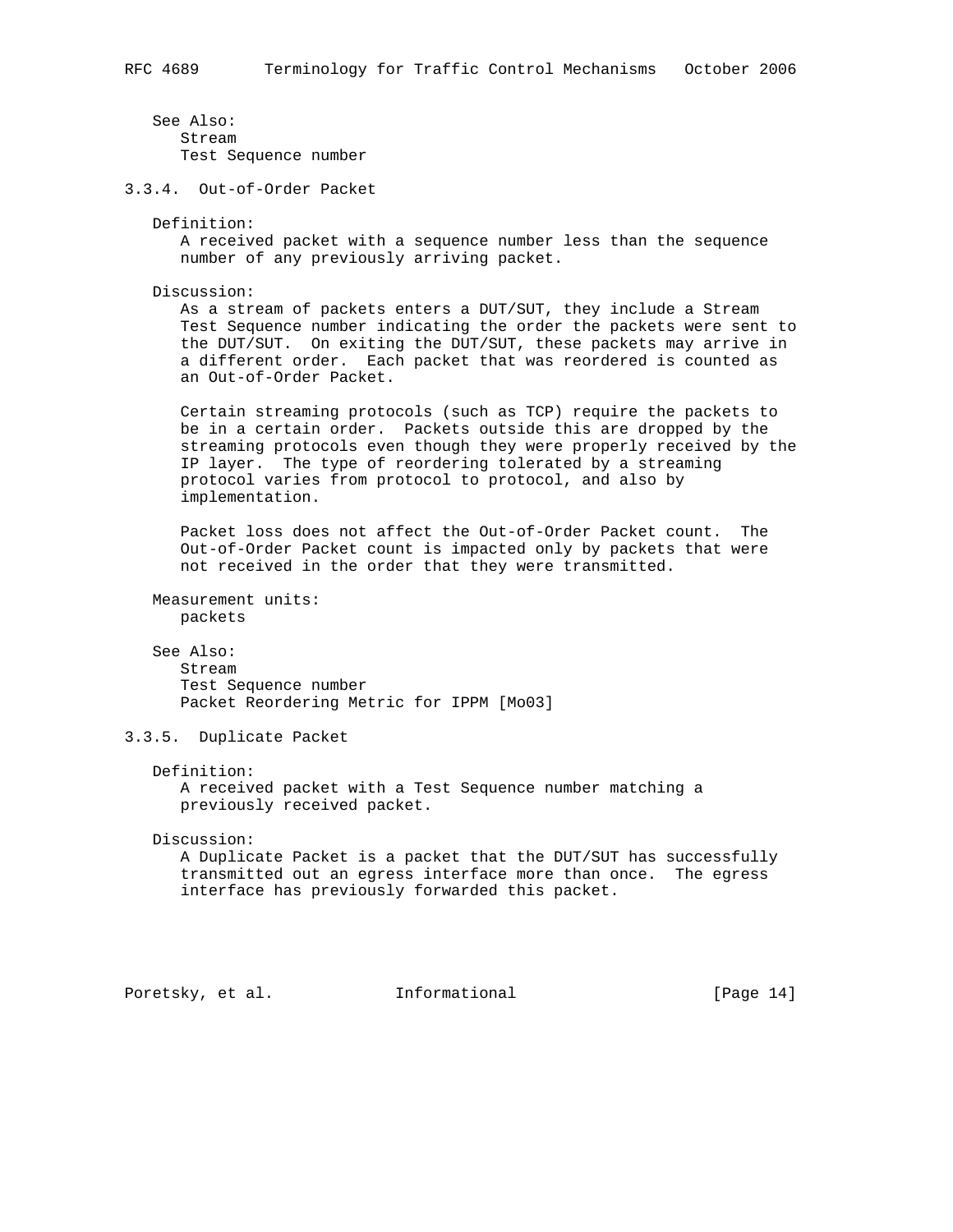A Duplicate Packet SHOULD be a bit-for-bit copy of an already transmitted packet (including Test Sequence number). If the Duplicate Packet traversed different paths through the DUT/SUT, some fields (such as TTL or checksum) may have changed.

 A multicast packet is not a Duplicate Packet by definition. For a given IP multicast group, a DUT/SUT SHOULD forward a packet once on a given egress interface provided the path to one or more multicast receivers is through that interface. Several egress interfaces will transmit the same packet, but only once per interface.

 To detect a Duplicate Packet, each packet offered to the DUT/SUT MUST contain a unique packet-by-packet identifier.

 Measurement units: Packet count

 See Also: Stream Test Sequence number

# 3.4. Vectors

 A vector is a group of packets all matching a specific classification criteria, such as DSCP. Vectors are identified by the classification criteria and benchmarking metrics, such as a Forwarding Capacity, Forwarding Delay, or Jitter.

# 3.4.1. Intended Vector

Definition:

 A description of the configuration on an external source for the attempted rate of a stream transmitted to a DUT/SUT matching specific classification rules.

Discussion:

 The Intended Vector of a stream influences the benchmark measurements. The Intended Vector is described by the classification criteria and attempted rate.

 Measurement Units: N-bytes packets per second

Poretsky, et al. **Informational** [Page 15]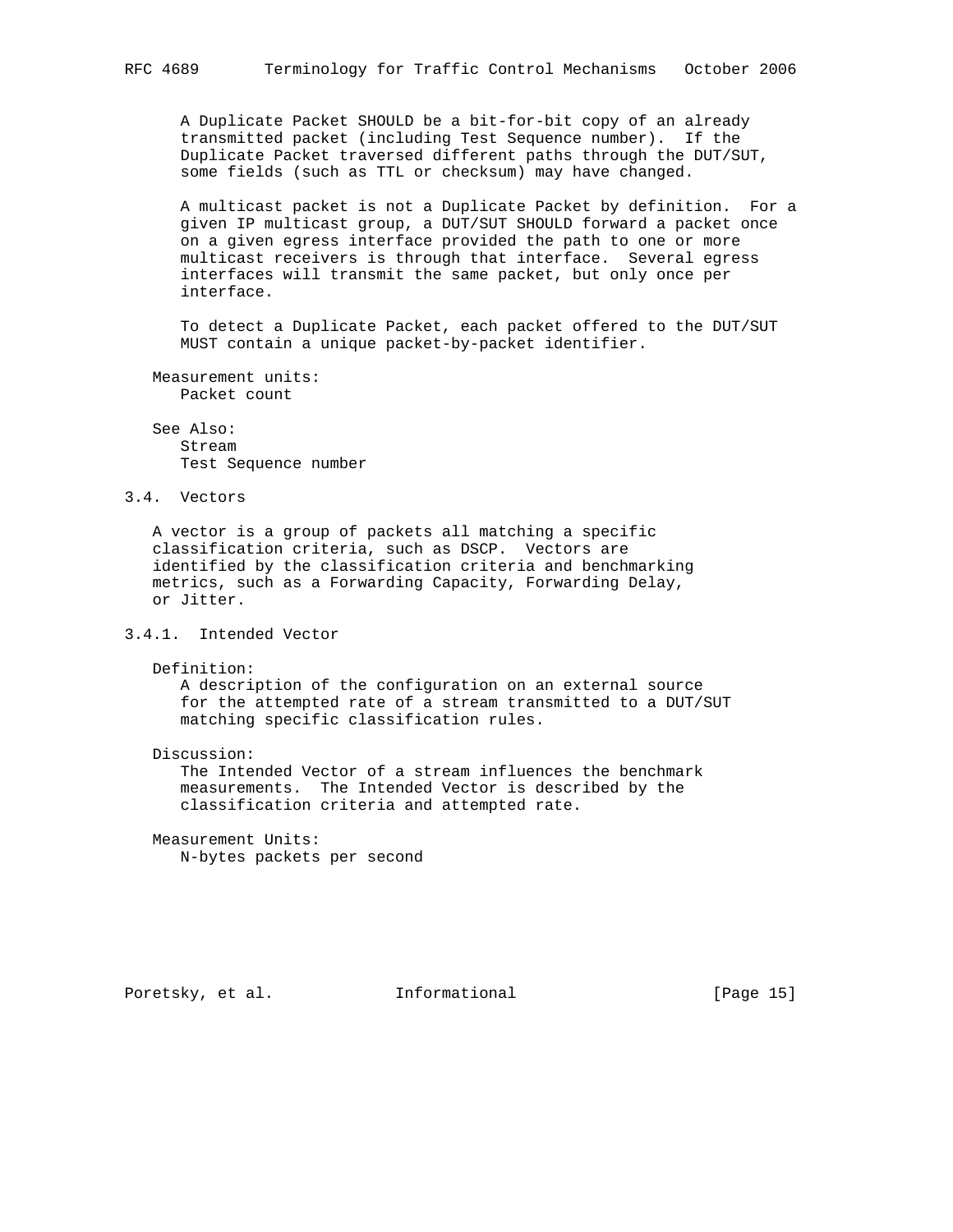See Also: Stream Offered Vector Forwarding Vector

3.4.2. Offered Vector

Definition:

 A description for the attempted rate of a stream offered to a DUT/SUT matching specific classification rules.

Discussion:

 The Offered Vector of a stream influences the benchmark measurements. The Offered Vector is described by the classification criteria and offered rate.

 Measurement Units: N-bytes packets per second

See Also:

 Stream Intended Vector Forwarding Vector

3.4.3. Expected Vectors

3.4.3.1. Expected Forwarding Vector

Definition:

 A description of the expected output rate of packets matching a specific classification, such as DSCP.

Discussion:

 The value of the Expected Forwarding Vector is dependent on the set of offered vectors and Classification configuration on the DUT/SUT. The DUT is configured in a certain way so that classification occurs when a traffic mix consisting of multiple streams is applied.

 This term captures the expected forwarding behavior from the DUT receiving multiple Offered Vectors. The actual algorithm or mechanism the DUT uses to achieve service differentiation is implementation specific and is not important when describing the Expected Forwarding Vector.

 Measurement units: N-octet packets per second

Poretsky, et al. **Informational** [Page 16]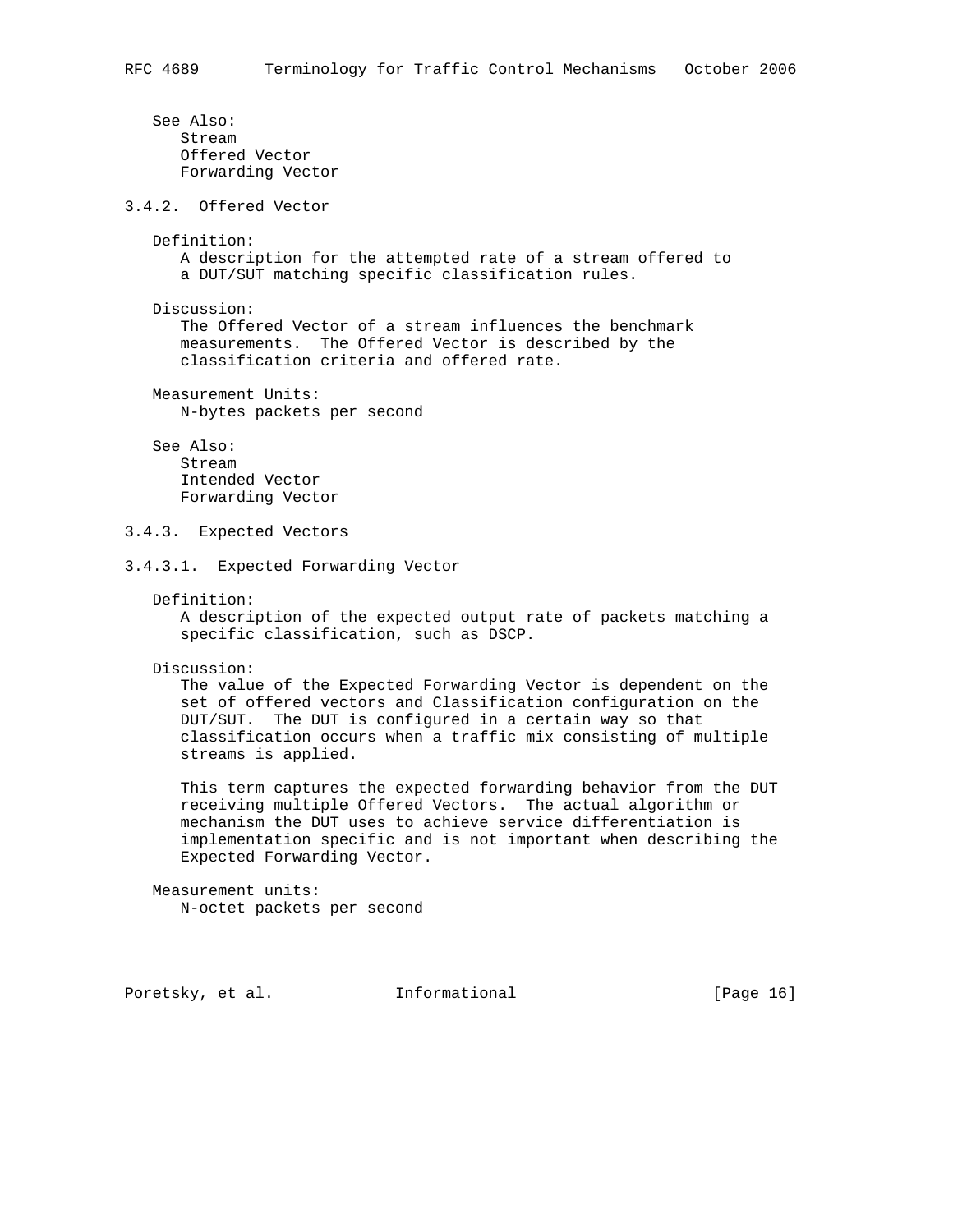See Also: Classification Stream Intended Vector Offered Vector 3.4.3.2. Expected Loss Vector Definition: A description of the percentage of packets having a specific classification that should not be forwarded. Discussion: The value of the Expected Loss Vector is dependent on the set of offered vectors and Classification configuration on the DUT/SUT. The DUT is configured in a certain way so that classification occurs when a traffic mix consisting of multiple streams is applied. This term captures the expected forwarding behavior from the DUT receiving multiple Offered Vectors. The actual algorithm or mechanism the DUT uses to achieve service differentiation is implementation specific and is not important when describing the Expected Loss Vector. Measurement Units: Percentage of intended packets expected to be dropped. See Also: Classification Stream Intended Vector Offered Vector One-way Packet Loss Metric [Ka99] 3.4.3.3. Expected Sequence Vector Definition: A description of the expected in-sequence packets matching a specific classification, such as DSCP. Discussion: The value of the Expected Sequence Vector is dependent on the set of offered vectors and Classification configuration on the DUT/SUT. The DUT is configured in a certain way so that classification occurs when a traffic mix consisting of multiple streams is applied.

Poretsky, et al. **Informational** [Page 17]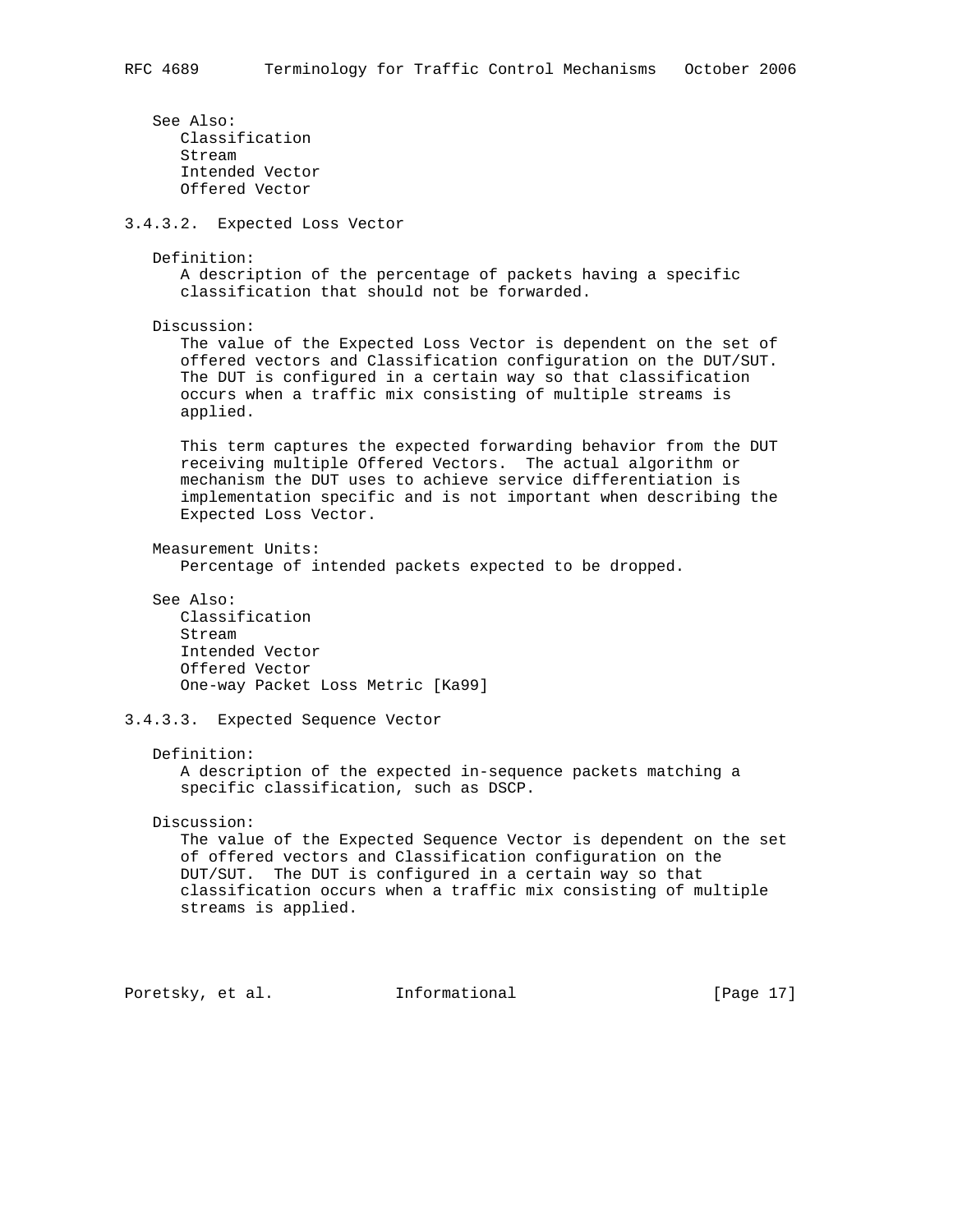This term captures the expected forwarding behavior from the DUT receiving multiple Offered Vectors. The actual algorithm or mechanism the DUT uses to achieve service differentiation is implementation specific and is not important when describing the Expected Sequence Vector.

 Measurement Units: N-octet packets per second

 See Also: Classification Stream In-Sequence Packet Intended Vector Offered Vector

3.4.3.4. Expected Delay Vector

Definition:

 A description of the expected instantaneous Forwarding Delay for packets matching a specific classification, such as DSCP.

Discussion:

 The value of the Expected Delay Vector is dependent on the set of offered vectors and Classification configuration on the DUT/SUT. The DUT is configured in a certain way so that classification occurs when a traffic mix consisting of multiple streams is applied.

 This term captures the expected forwarding behavior from the DUT receiving multiple Offered Vectors. The actual algorithm or mechanism the DUT uses to achieve service differentiation is implementation specific and is not important when describing the Expected Delay Vector.

 Measurement units: milliseconds

 See Also: Classification Stream Forwarding Delay Intended Vector Offered Vector

Poretsky, et al. **Informational** [Page 18]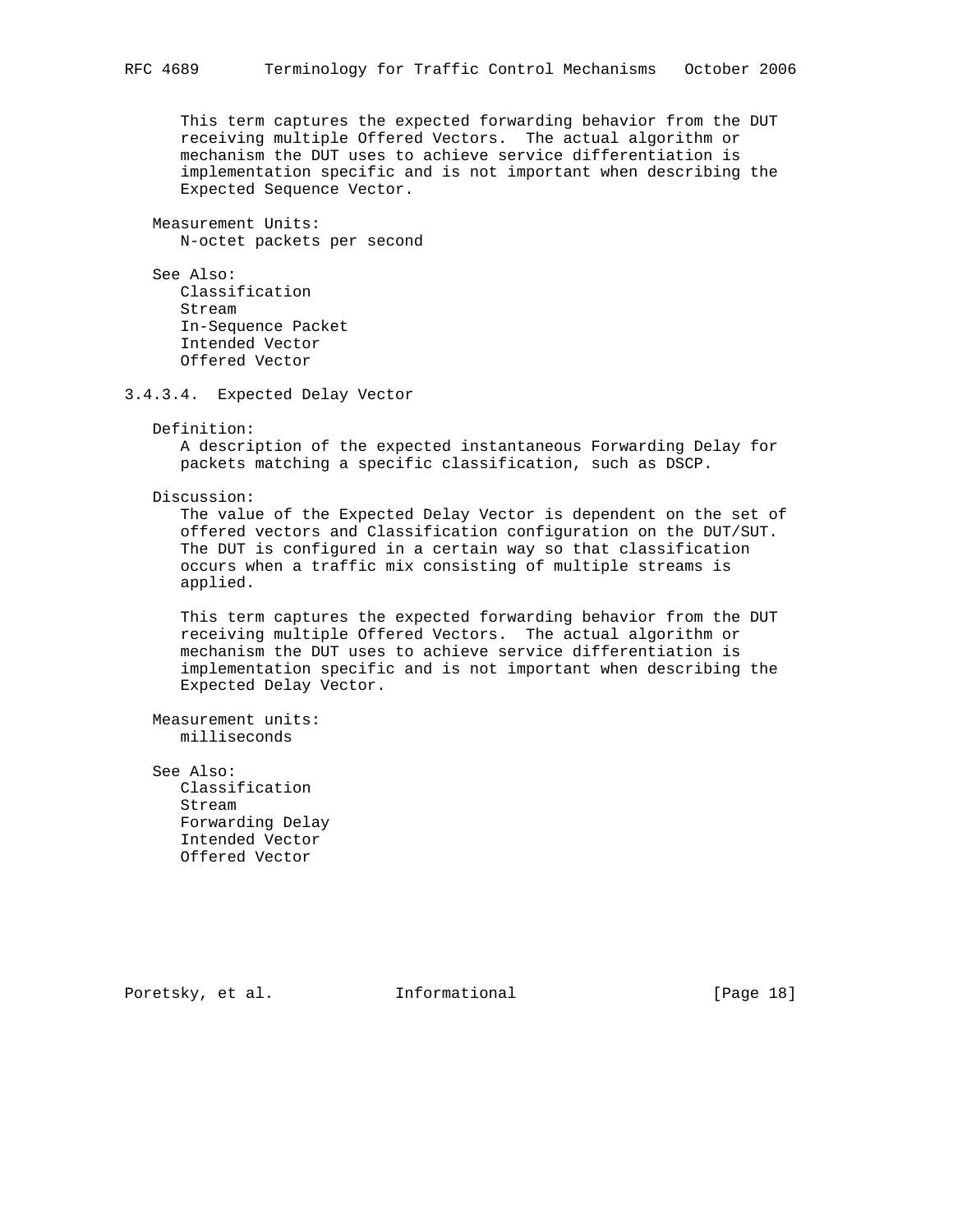3.4.3.5. Expected Average Delay Vector

## Definition:

 A description of the expected average Forwarding Delay for packets matching a specific classification, such as DSCP.

Discussion:

 The value of the Expected Average Delay Vector is dependent on the set of offered vectors and Classification configuration on the DUT/SUT. The DUT is configured in a certain way so that classification occurs when a traffic mix consisting of multiple streams is applied.

 This term captures the expected forwarding behavior from the DUT receiving multiple Offered Vectors. The actual algorithm or mechanism the DUT uses to achieve service differentiation is implementation specific and is not important when describing the Expected Average Delay Vector.

```
 Measurement units:
   milliseconds
```
See Also:

```
 Classification
 Stream
 Forwarding Delay
 Intended Vector
 Offered Vector
 Expected Delay Vector
```
## 3.4.3.6. Expected Maximum Delay Vector

Definition:

 A description of the expected maximum Forwarding Delay for packets matching a specific classification, such as DSCP.

Discussion:

 The value of the Expected Maximum Delay Vector is dependent on the set of offered vectors and Classification configuration on the DUT/SUT. The DUT is configured in a certain way so that classification occurs when a traffic mix consisting of multiple streams is applied.

 This term captures the expected forwarding behavior from the DUT receiving multiple Offered Vectors. The actual algorithm or mechanism the DUT uses to achieve service differentiation is implementation specific and is not important when describing the Expected Maximum Delay Vector.

Poretsky, et al. **Informational** [Page 19]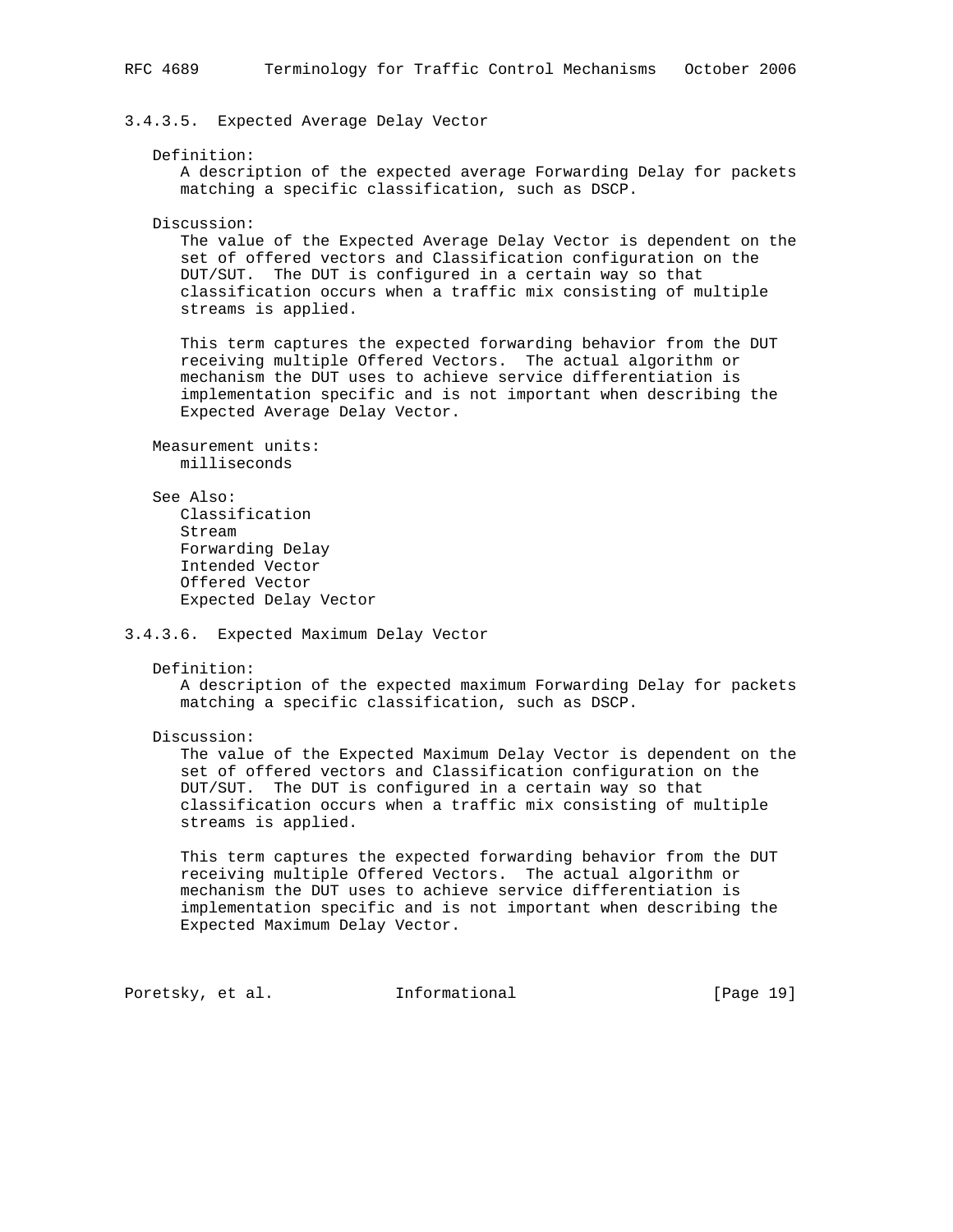```
 Measurement units:
      milliseconds
    See Also:
       Classification
       Stream
      Forwarding Delay
      Intended Vector
       Offered Vector
       Expected Delay Vector
3.4.3.7. Expected Minimum Delay Vector
   Definition:
       A description of the expected minimum Forwarding Delay for packets
       matching a specific classification, such as DSCP.
   Discussion:
      The value of the Expected Minimum Delay Vector is dependent on the
       set of offered vectors and Classification configuration on the
      DUT/SUT. The DUT is configured in a certain way so that
       classification occurs when a traffic mix consisting of multiple
      streams is applied.
      This term captures the expected forwarding behavior from the DUT
       receiving multiple Offered Vectors. The actual algorithm or
       mechanism the DUT uses to achieve service differentiation is
       implementation specific and is not important when describing the
       Expected Minimum Delay Vector.
   Measurement units:
      milliseconds
    See Also:
      Classification
      Stream
      Forwarding Delay
       Intended Vector
       Offered Vector
       Expected Delay Vector
3.4.3.8. Expected Instantaneous Jitter Vector
   Definition:
      A description of the expected Instantaneous Jitter between two
       consecutive packets arrival times matching a specific
      classification, such as DSCP.
```
Poretsky, et al. **Informational** [Page 20]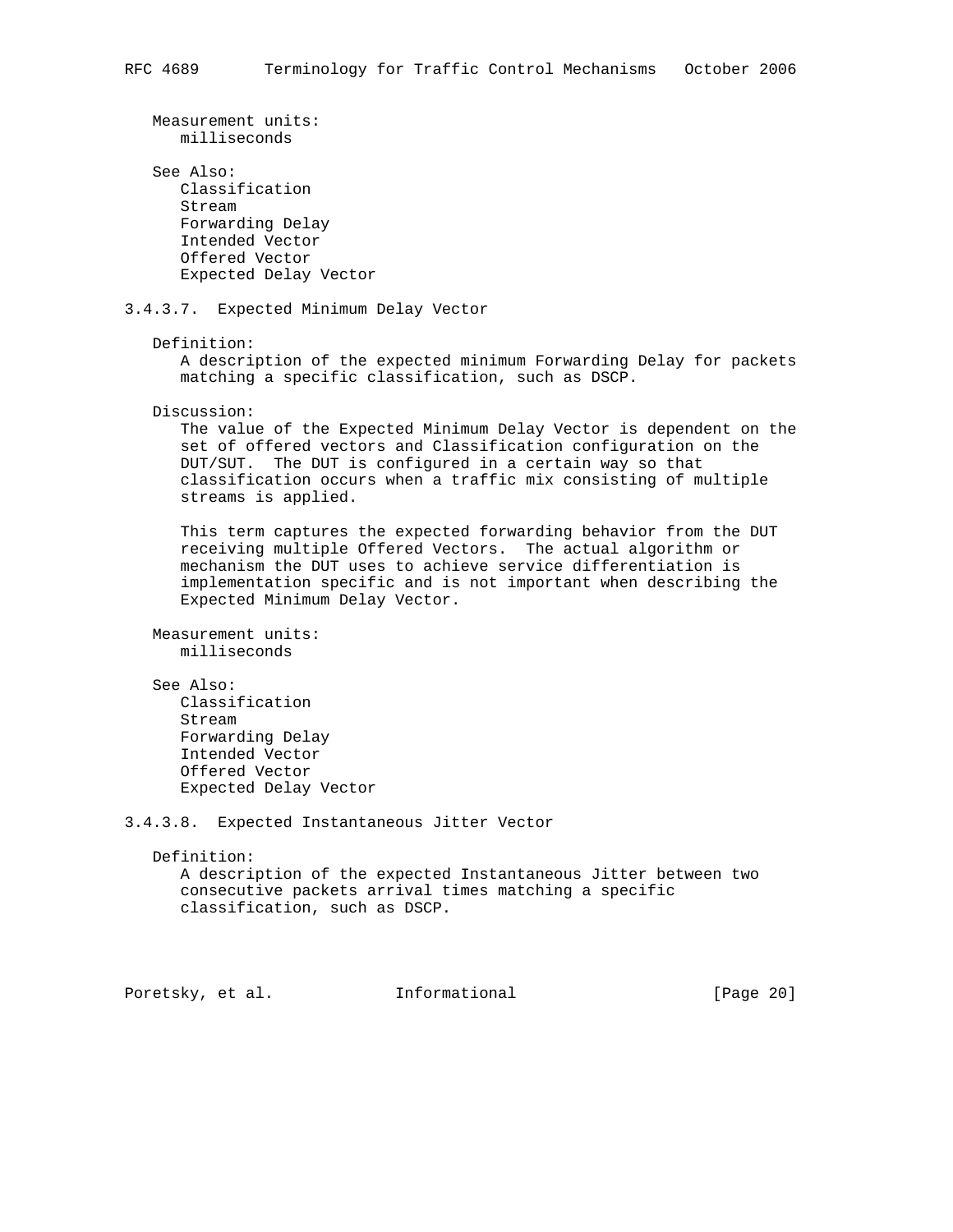# Discussion:

 Instantaneous Jitter is the absolute value of the difference between the Forwarding Delay measurement of two packets belonging to the same stream.

 The Forwarding Delay fluctuation between two consecutive packets in a stream is reported as the "Instantaneous Jitter". Instantaneous Jitter can be expressed as  $|D(i) - D(i-1)|$ , where D equals the Forwarding Delay and i is the test sequence number. Packets lost are not counted in the measurement.

 The Forwarding Vector may contain several Jitter Vectors. For n packets received in a Forwarding Vector, there is a total of (n-1) Instantaneous Jitter Vectors.

 Measurement units: milliseconds

## See Also:

 Classification Stream Jitter Intended Vector Offered Vector

3.4.3.9. Expected Average Jitter Vector

#### Definition:

 A description of the expected average jitter for packets arriving in a stream matching a specific classification, such as DSCP.

Discussion:

 Average Jitter Vector is the average of all the Instantaneous Jitter Vectors measured during the test duration for the same stream.

 The value of the Expected Average Jitter Vector is dependent on the set of offered vectors and Classification configuration on the DUT/SUT. The DUT is configured in a certain way so that classification occurs when a traffic mix consisting of multiple streams is applied.

 This term captures the expected forwarding behavior from the DUT receiving multiple Offered Vectors. The actual algorithm or mechanism the DUT uses to achieve service differentiation is implementation specific and is not important when describing the Expected Average Jitter Vector.

Poretsky, et al. **Informational** [Page 21]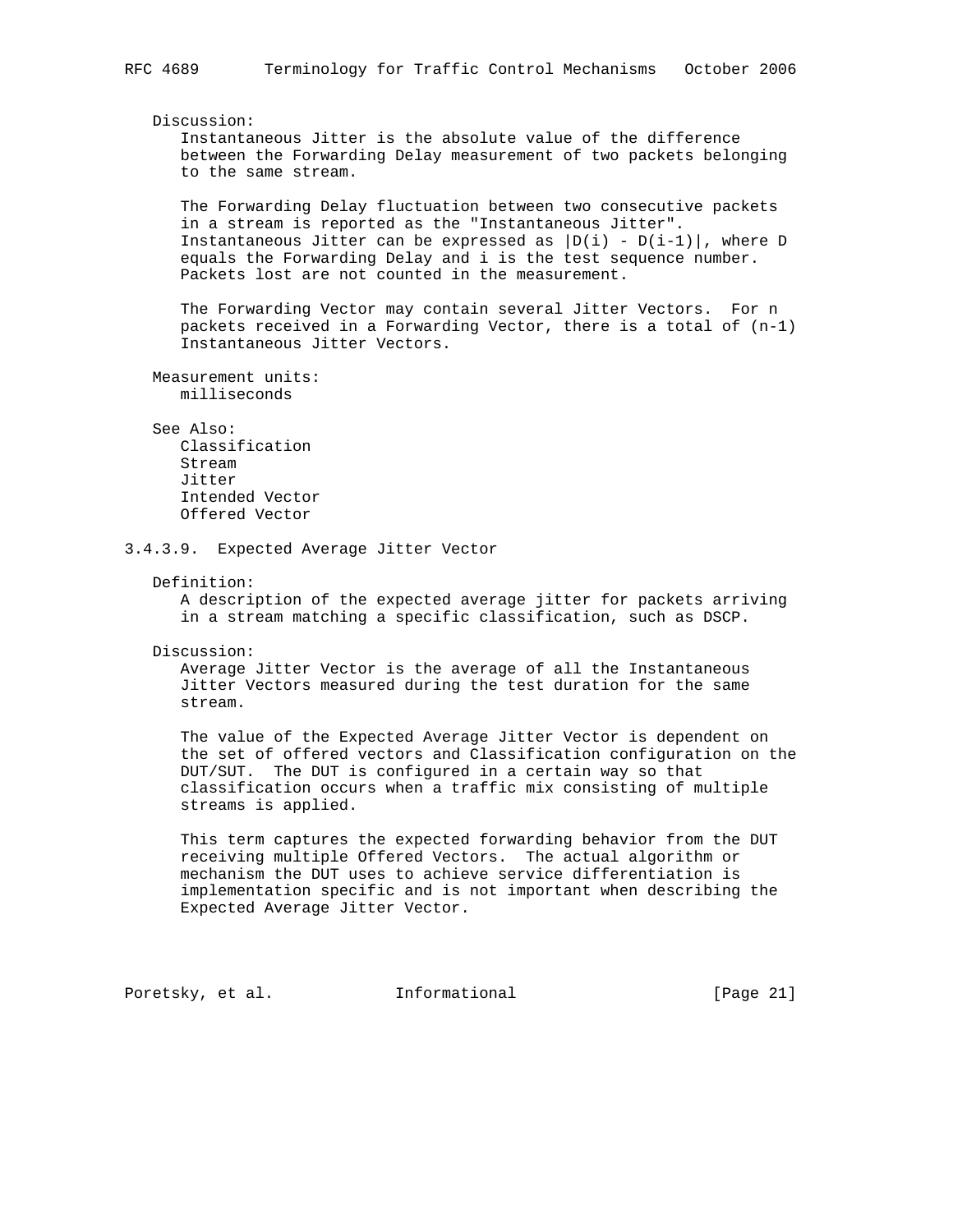Measurement units: milliseconds See Also: Classification Stream Jitter Intended Vector Offered Vector Expected Instantaneous Jitter Vector 3.4.3.10. Expected Peak-to-peak Jitter Vector Definition: A description of the expected maximum variation in the Forwarding Delay of packet arrival times for packets arriving in a stream matching a specific classification, such as DSCP. Discussion: Peak-to-peak Jitter Vector is the maximum Forwarding Delay minus the minimum Forwarding Delay of the packets (in a vector) forwarded by the DUT/SUT. Peak-to-peak Jitter is not derived from the Instantaneous Jitter Vector. Peak-to-peak Jitter is based upon all the packets during the test duration, not just two consecutive packets. The value of the Expected Peak-to-peak Jitter Vector is dependent on the set of offered vectors and Classification configuration on the DUT/SUT. The DUT is configured in a certain way so that classification occurs when a traffic mix consisting of multiple streams is applied. This term captures the expected forwarding behavior from the DUT receiving multiple Offered Vectors. The actual algorithm or mechanism the DUT uses to achieve service differentiation is implementation specific and is not important when describing the

 Measurement units: milliseconds

Expected Peak-to-peak Jitter Vector.

Poretsky, et al. **Informational** [Page 22]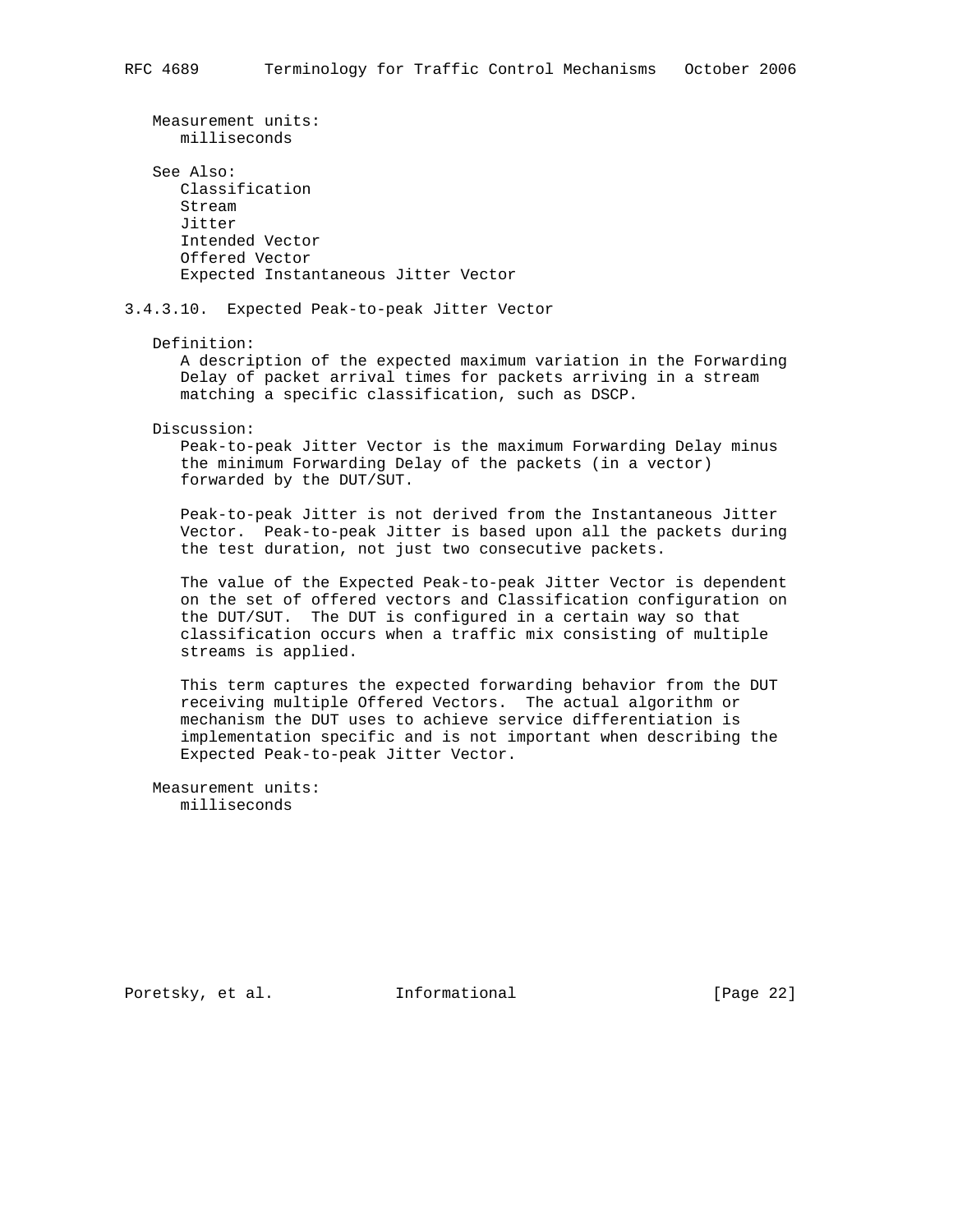See Also: Classification Stream Jitter Intended Vector Offered Vector Expected Instantaneous Jitter Vector Expected Average Jitter Vector 3.4.4. Output Vectors 3.4.4.1. Forwarding Vector Definition: The number of packets per second for a stream matching a specific classification, such as DSCP, that a DUT/SUT is measured to forward to the correct destination interface successfully in response to an offered vector. Discussion: Forwarding Vector is expressed as a combination of values: the classification rules AND the measured packets per second for the stream matching the classification rules. Forwarding Vector is a per-hop measurement. The DUT/SUT MAY remark the specific DSCP (or IP precedence) value for a multi-hop measurement. The stream remains the same. Measurement units: N-octet packets per second See Also: Classification Stream Forwarding Capacity Intended Vector Offered Vector Expected Vector 3.4.4.2. Loss Vector Definition: The percentage of packets per second for a stream matching a specific classification, such as DSCP, that a DUT/SUT is measured not to transmit to the correct destination interface in response to an offered vector.

Poretsky, et al. **Informational** [Page 23]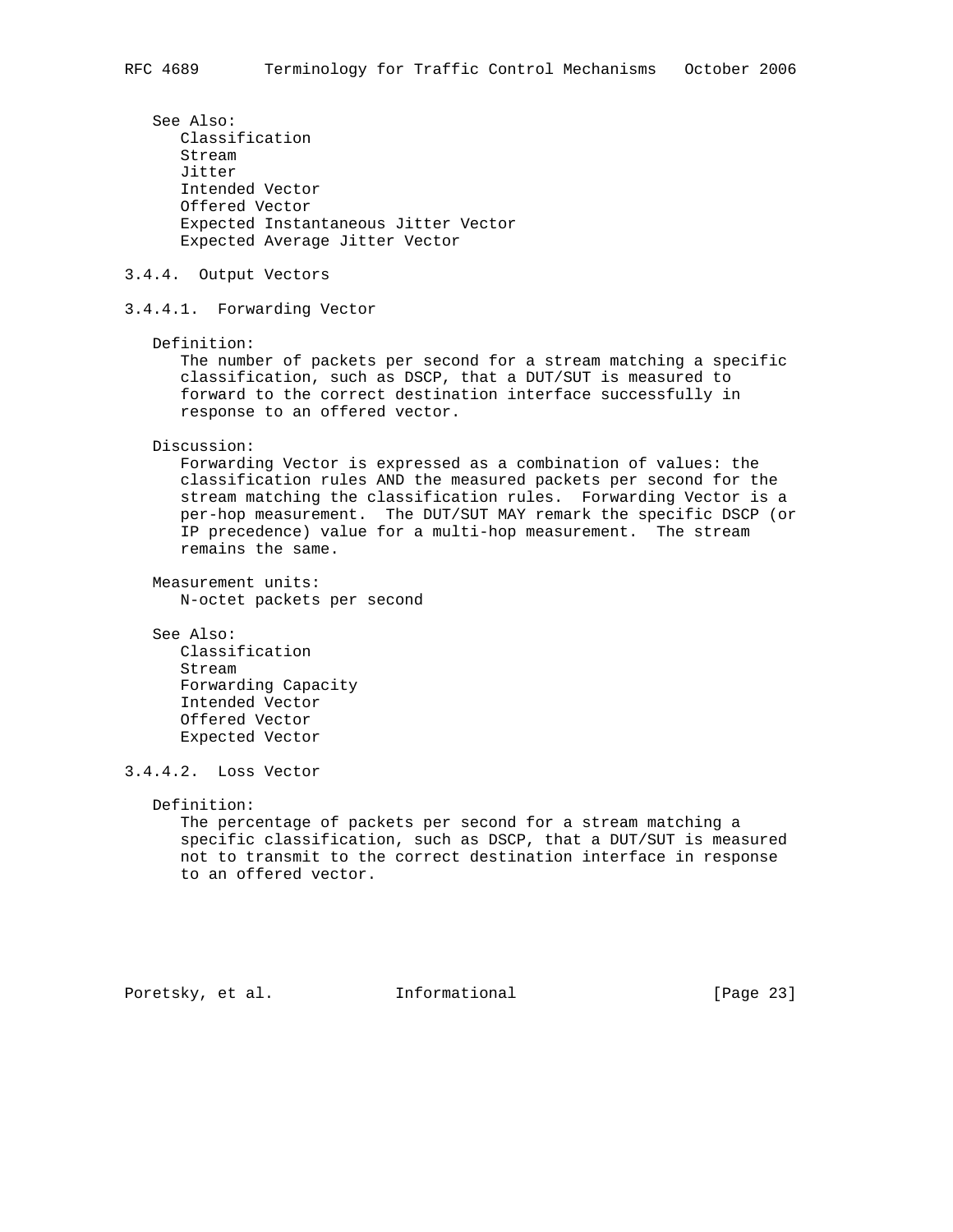## Discussion:

 Loss Vector is expressed as a combination of values: the classification rules AND the measured percentage value of packet loss. Loss Vector is a per-hop measurement. The DUT/SUT MAY remark the specific DSCP or IP precedence value for a multi-hop measurement. The stream remains the same.

 Measurement Units: Percentage of packets

```
 See Also:
    Classification
    Stream
    Intended Vector
    Offered Vector
    Expected Vector
    One-way Packet Loss Metric [Ka99]
```
3.4.4.3. Sequence Vector

Definition:

 The number of packets per second for all packets in a stream matching a specific classification, such as DSCP, that a DUT/SUT is measured to transmit in sequence to the correct destination interface in response to an offered vector.

#### Discussion:

 Sequence Vector is expressed as a combination of values: the classification rules AND the number of packets per second that are in-sequence.

 Sequence Vector is a per-hop measurement. The DUT/SUT MAY remark the specific DSCP or IP precedence value for a multi-hop measurement. The stream remains the same.

 Measurement Units: N-octet packets per second

 See Also: Classification Stream In-sequence Packet Intended Vector Offered Vector Expected Vector

Poretsky, et al. **Informational** [Page 24]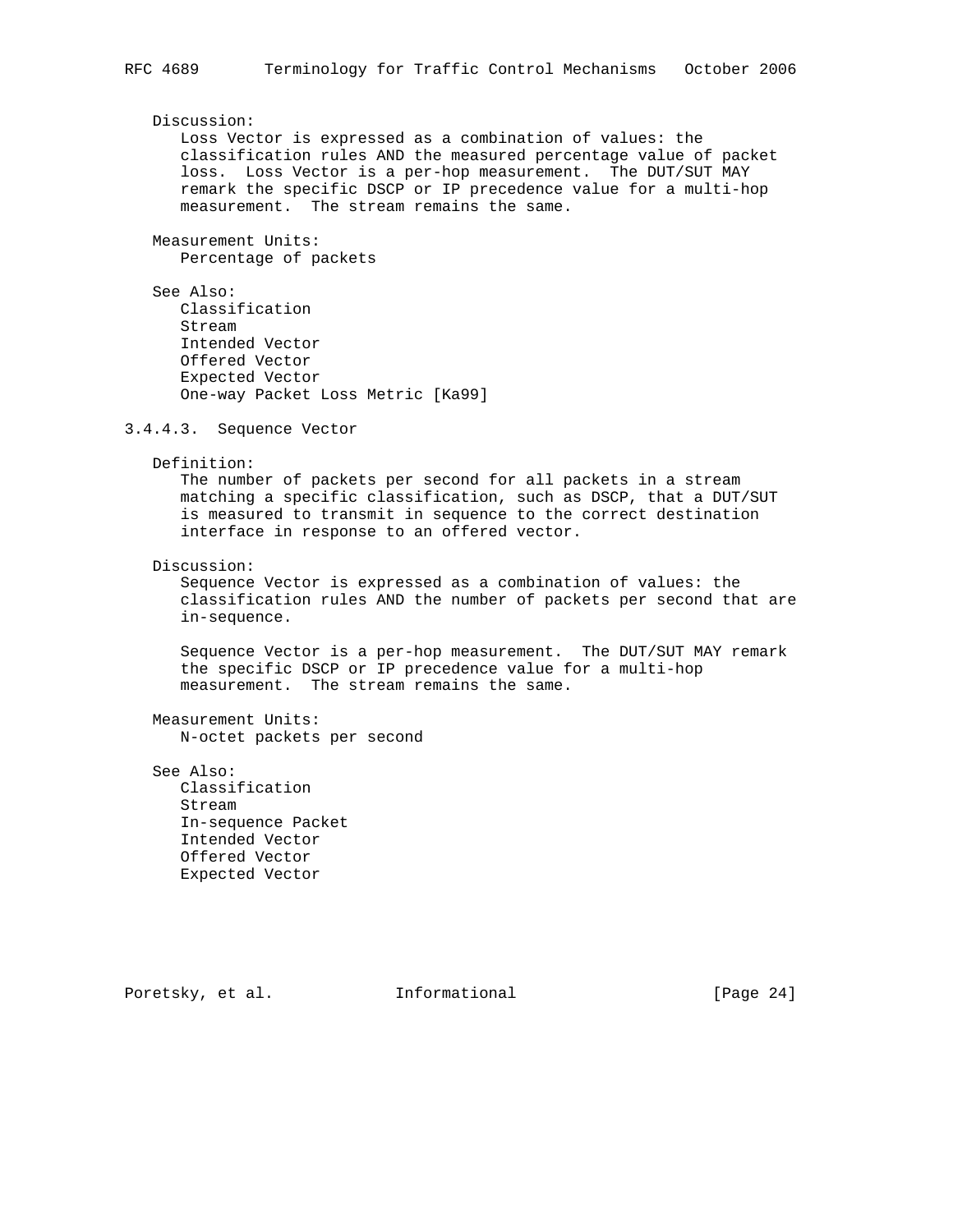# 3.4.4.4. Instantaneous Delay Vector

## Definition:

 The instantaneous Forwarding Delay for a packet in a stream matching a specific classification, such as DSCP, that a DUT/SUT is measured to transmit to the correct destination interface successfully in response to an offered vector.

Discussion:

 Instantaneous Delay Vector is expressed as a combination of values: the classification rules AND Forwarding Delay. For every packet received in a Forwarding Vector, there is a corresponding Instantaneous Delay Vector.

 Instantaneous Delay Vector is a per-hop measurement. The DUT/SUT MAY remark the specific DSCP or IP precedence value for a multi hop measurement. The stream remains the same.

 Instantaneous Delay Vector can be obtained at any offered load. It is RECOMMENDED that this vector be obtained at or below the Forwarding Capacity in the absence of Forwarding Congestion. For congested Forwarding Delay, run the offered load above the Forwarding Capacity.

 Measurement Units: milliseconds

 See Also: Classification Stream Forwarding Capacity Forwarding Delay Intended Vector Offered Vector Expected Delay Vector

3.4.4.5. Average Delay Vector

Definition:

 The average Forwarding Delay for packets in a stream matching a specific classification, such as DSCP, that a DUT/SUT is measured to transmit to the correct destination interface successfully in response to an offered vector.

Poretsky, et al. **Informational** [Page 25]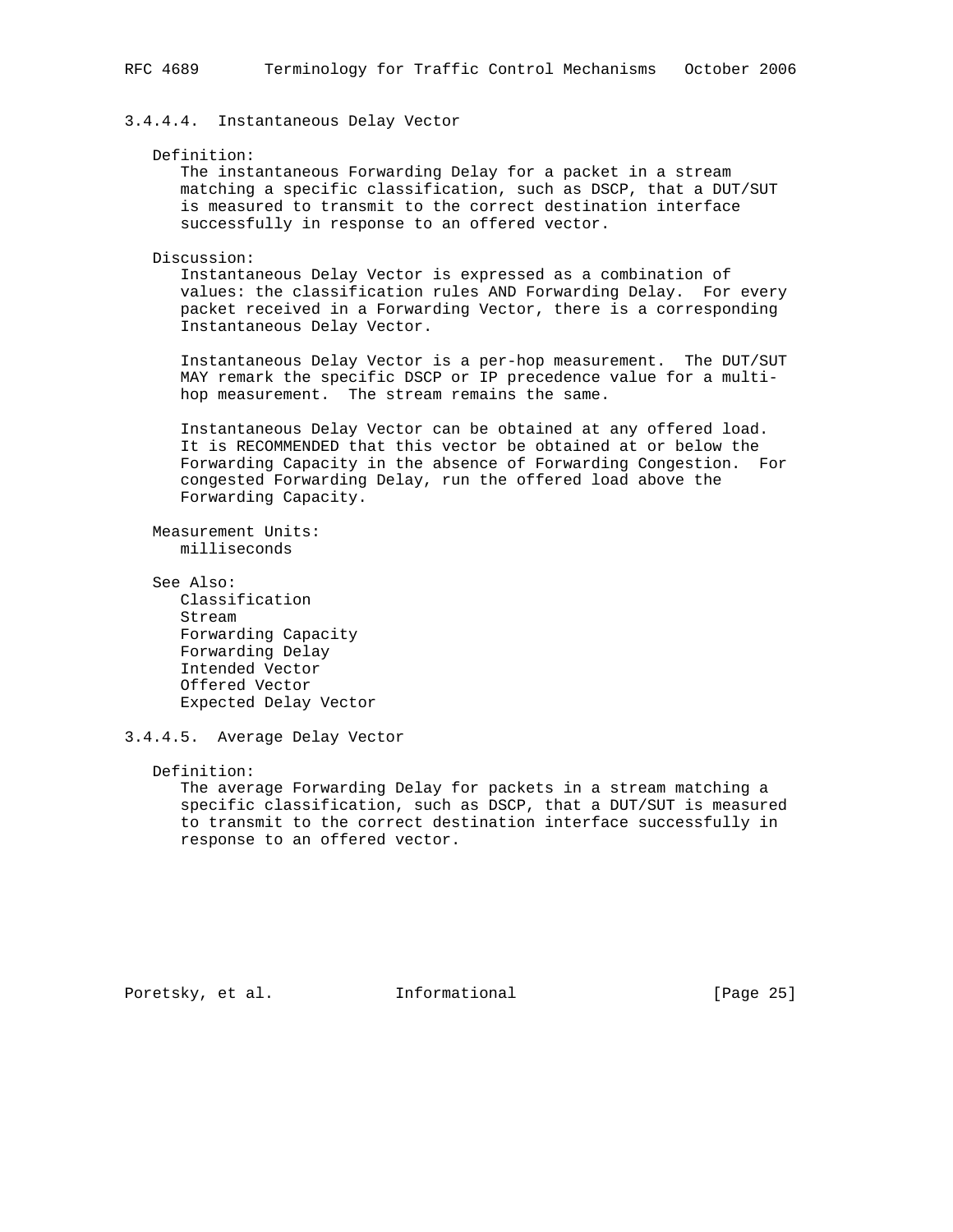Discussion:

 Average Delay Vector is expressed as combination of values: the classification rules AND average Forwarding Delay.

 The average Forwarding Delay is computed by averaging all the Instantaneous Delay Vectors for a given stream.

 Average Delay Vector is a per-hop measurement. The DUT/SUT MAY remark the specific DSCP or IP precedence value for a multi-hop measurement. The stream remains the same.

 Average Delay Vector can be obtained at any offered load. It is recommended that the offered load be at or below the Forwarding Capacity in the absence of congestion. For congested Forwarding Delay, run the offered load above the Forwarding Capacity.

 Measurement Units: milliseconds

# See Also:

 Classification Stream Forwarding Capacity Forwarding Delay Intended Vector Offered Vector Expected Delay Vector Instantaneous Delay Vector

3.4.4.6. Maximum Delay Vector

Definition:

 The maximum Forwarding Delay for packets in a stream matching a specific classification, such as DSCP, that a DUT/SUT is measured to transmit to the correct destination interface successfully in response to an offered vector.

Discussion:

 Maximum Delay Vector is expressed as combination of values: the classification rules AND maximum Forwarding Delay.

 The maximum Forwarding Delay is computed by selecting the highest value from the Instantaneous Delay Vectors for a given stream.

 Maximum Delay Vector is a per-hop measurement. The DUT/SUT MAY remark the specific DSCP or IP precedence value for a multi-hop measurement. The stream remains the same.

Poretsky, et al. **Informational** [Page 26]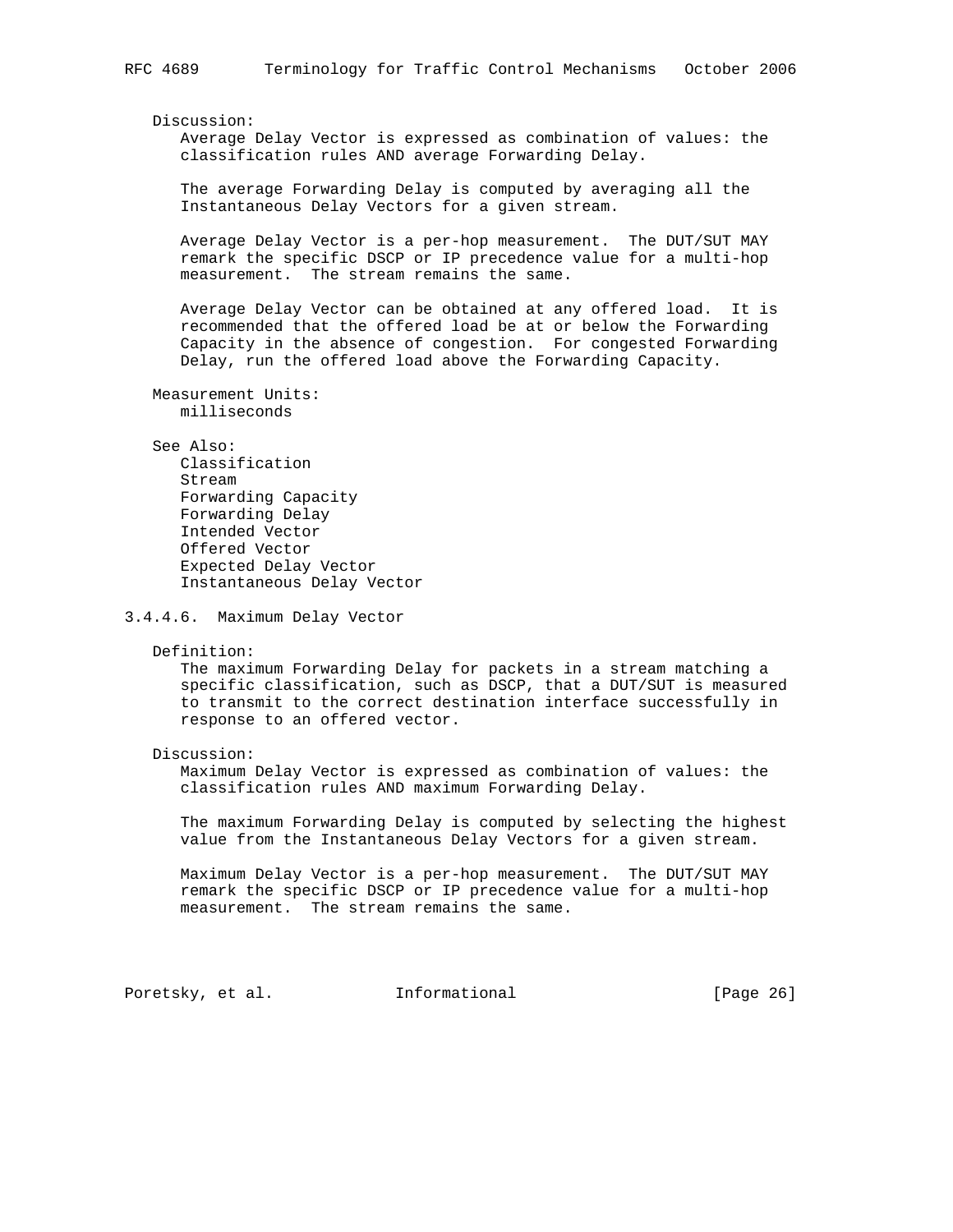Maximum Delay Vector can be obtained at any offered load. It is recommended that the offered load be at or below the Forwarding Capacity in the absence of congestion. For congested Forwarding Delay, run the offered load above the Forwarding Capacity.

 Measurement Units: milliseconds

 See Also: Classification Stream Forwarding Capacity Forwarding Delay Intended Vector Offered Vector Expected Delay Vector Instantaneous Delay Vector

3.4.4.7. Minimum Delay Vector

Definition:

 The minimum Forwarding Delay for packets in a stream matching a specific classification, such as DSCP, that a DUT/SUT is measured to transmit to the correct destination interface successfully in response to an offered vector.

Discussion:

 Minimum Delay Vector is expressed as a combination of values: the classification rules AND minimum Forwarding Delay. The minimum Forwarding Delay is computed by selecting the lowest value from the Instantaneous Delay Vectors for a given stream.

 Minimum Delay Vector is a per-hop measurement. The DUT/SUT MAY remark the specific DSCP or IP precedence value for a multi-hop measurement. The stream remains the same.

 Minimum Delay Vector can be obtained at any offered load. It is recommended that the offered load be at or below the Forwarding Capacity in the absence of congestion. For congested Forwarding Delay, run the offered load above the Forwarding Capacity.

 Measurement Units: milliseconds

Poretsky, et al. **Informational** [Page 27]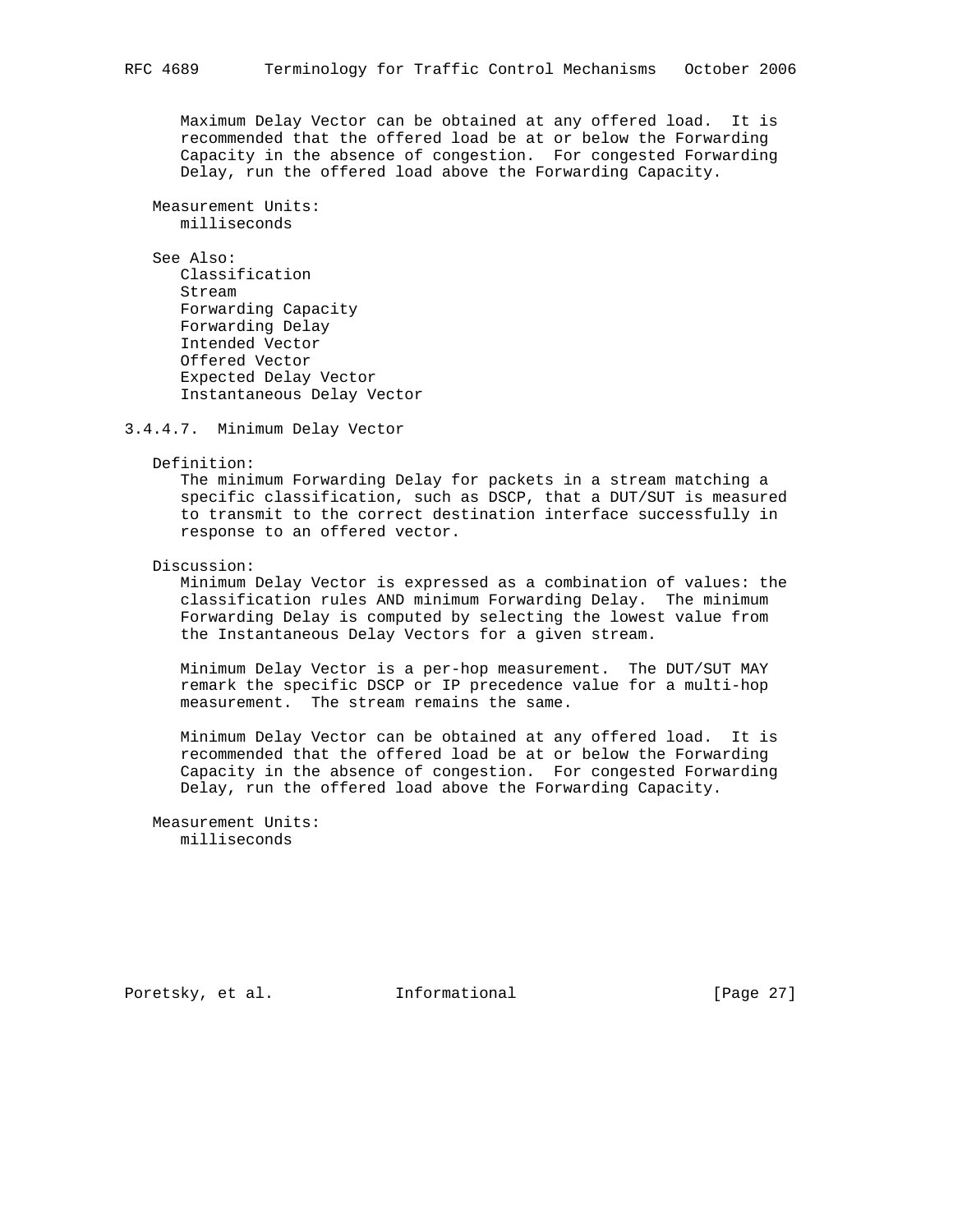See Also: Classification Stream

 Forwarding Capacity Forwarding Delay Intended Vector Offered Vector Expected Delay Vector

# 3.4.4.8. Instantaneous Jitter Vector

Definition:

 The jitter for two consecutive packets in a stream matching a specific classification, such as DSCP, that a DUT/SUT is measured to transmit to the correct destination interface successfully in response to an offered vector.

Discussion:

 Instantaneous Jitter is the absolute value of the difference between the Forwarding Delay measurement of two packets belonging to the same stream.

 The Instantaneous Jitter vector is expressed as a pair of numbers. Both the specific DSCP (or IP precedence) value AND jitter value combine to make a vector.

 The Forwarding Delay fluctuation between two consecutive packets in a stream is reported as the "Instantaneous Jitter". Instantaneous Jitter Vector can be expressed as  $|D(i) - D(i-1)|$ , where D equals the Forwarding Delay and i is the test sequence number. Packets lost are not counted in the measurement.

 The Instantaneous Jitter Vector is a per-hop measurement. The DUT/SUT MAY remark the specific DSCP or IP precedence value for a multi-hop measurement. The stream remains the same.

 There may be several Instantaneous Jitter Vectors for a single stream. For n packets measured, there may be (n-1) Instantaneous Jitter Vectors.

 Measurement units: milliseconds

Poretsky, et al. **Informational** [Page 28]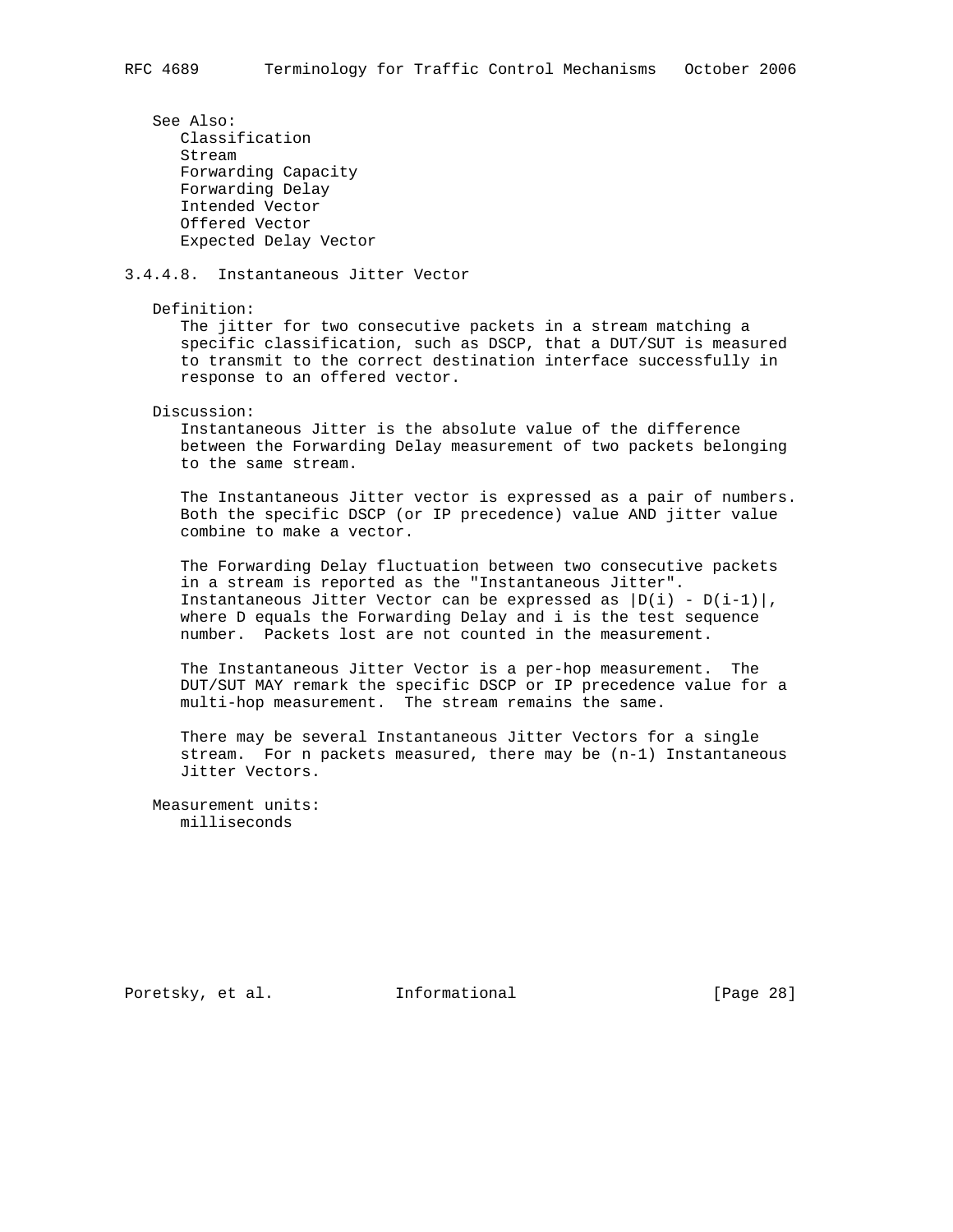See Also: Classification Stream Forwarding Delay Jitter Forwarding Vector Expected Vectors 3.4.4.9. Average Jitter Vector Definition: The average jitter for packets in a stream matching a specific classification, such as DSCP, that a DUT/SUT is measured to transmit to the correct destination interface successfully in response to an offered vector. Discussion: Average jitter is calculated by the average of all the Instantaneous Jitter Vectors of the same stream measured during the test duration. Average Jitter Vector is expressed as a combination of values: the classification rules AND average Jitter. Average Jitter Vector is a per-hop measurement. The DUT/SUT MAY remark the specific DSCP or IP precedence value for a multi-hop measurement. The stream remains the same. Measurement units: milliseconds See Also: Classification Stream Jitter Forwarding Vector Expected Vector

3.4.4.10. Peak-to-peak Jitter Vector

Instantaneous Jitter Vector

## Definition:

 The maximum possible variation in the Forwarding Delay for packets in a stream matching a specific classification, such as DSCP, that a DUT/SUT is measured to transmit to the correct destination interface successfully in response to an offered vector.

Poretsky, et al. **Informational** [Page 29]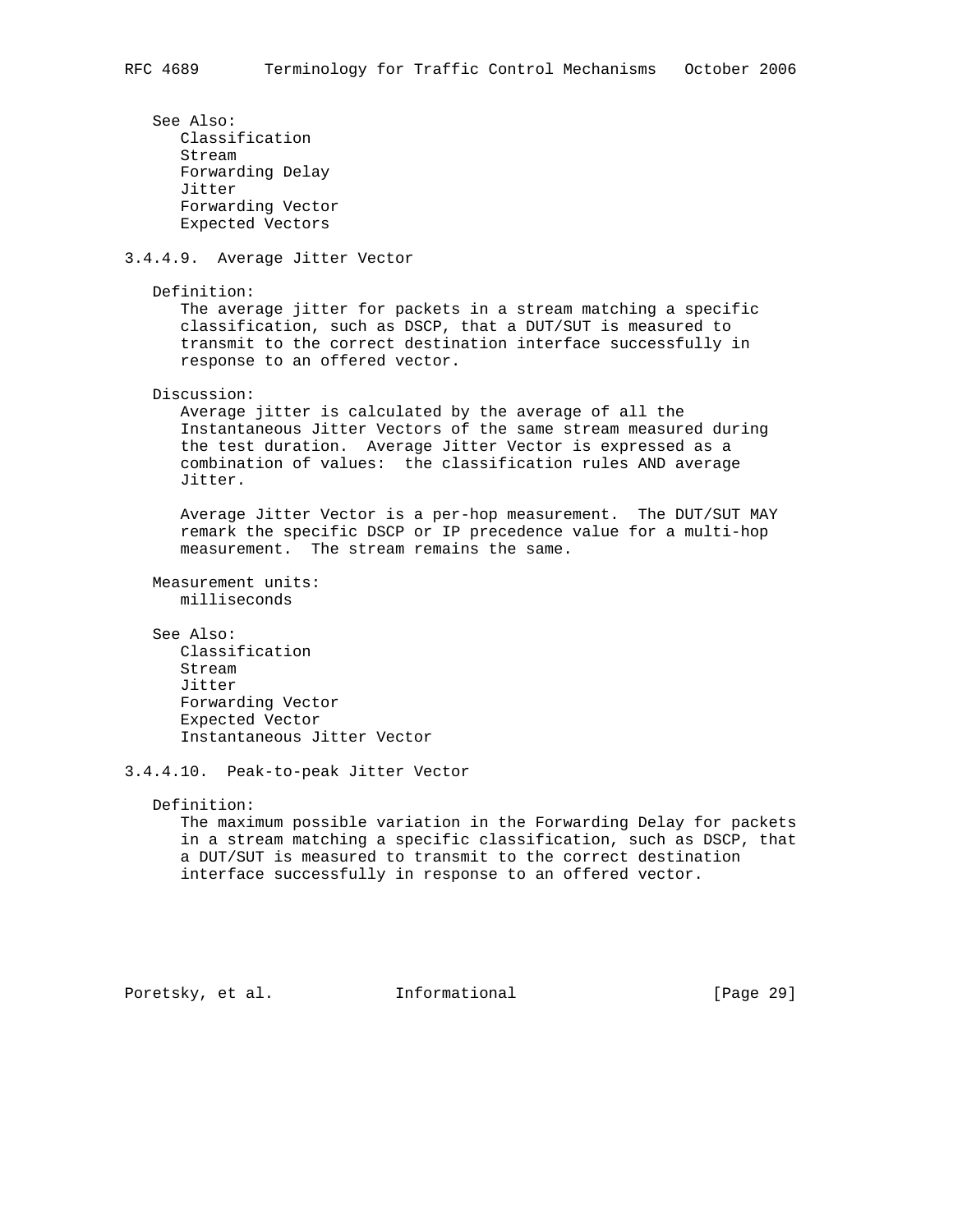## Discussion:

 Peak-to-peak Jitter Vector is calculated by subtracting the maximum Forwarding Delay from the minimum Forwarding Delay of the packets forwarded by the DUT/SUT. Jitter vector is expressed as a combination of values: the classification rules AND peak-to-peak Jitter.

 Peak-to-peak Jitter is not derived from the Instantaneous Jitter Vector. Peak-to-peak Jitter is based upon all the packets during the test duration, not just two consecutive packets.

 Measurement units: milliseconds

- See Also: Jitter Forwarding Vector Stream Expected Vectors Instantaneous Jitter Vector Average Jitter Vector
- 4. Security Considerations

 Documents of this type do not directly affect the security of the Internet or of corporate networks as long as benchmarking is not performed on devices or systems connected to production networks.

 Packets with unintended and/or unauthorized DSCP or IP precedence values may present security issues. Determining the security consequences of such packets is out of scope for this document.

5. Acknowledgements

 The authors gratefully acknowledge the contributions of the IETF's Benchmarking Methodology Working Group members in reviewing this document. The authors would like to express our thanks to David Newman for his consistent and valuable assistance throughout the development of this document. The authors would also like to thank Al Morton and Kevin Dubray for their ideas and support.

Poretsky, et al. **Informational** [Page 30]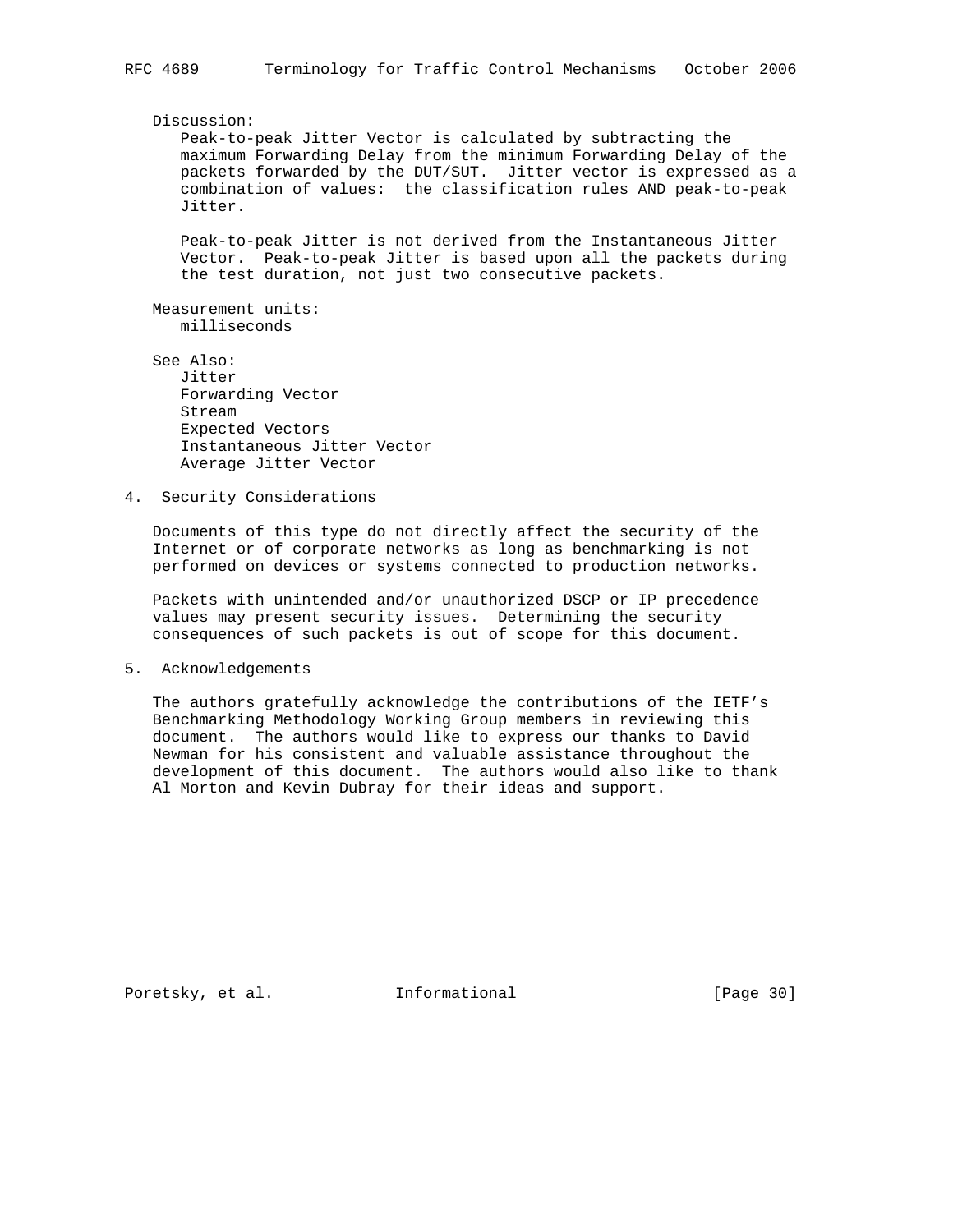# 6. References

- 6.1. Normative References
	- [Br91] Bradner, S., "Benchmarking terminology for network interconnection devices", RFC 1242, July 1991.
	- [Br97] Bradner, S., "Key words for use in RFCs to Indicate Requirement Levels", BCP 14, RFC 2119, March 1997.
	- [Br98] Braden, B., Clark, D., Crowcroft, J., Davie, B., Deering, S., Estrin, D., Floyd, S., Jacobson, V., Minshall, G., Partridge, C., Peterson, L., Ramakrishnan, K., Shenker, S., Wroclawski, J., and L. Zhang, "Recommendations on Queue Management and Congestion Avoidance in the Internet", RFC 2309, April 1998.
	- [Ma98] Mandeville, R., "Benchmarking Terminology for LAN Switching Devices", RFC 2285, February 1998.
	- [Ni98] Nichols, K., Blake, S., Baker, F., and D. Black, "Definition of the Differentiated Services Field (DS Field) in the IPv4 and IPv6 Headers", RFC 2474, December 1998.
	- [St91] Steinberg, L., "Techniques for managing asynchronously generated alerts", RFC 1224, May 1991.
- 6.2. Informative References
	- [Al99] Almes, G., Kalidindi, S., and M. Zekauskas, "A One-way Delay Metric for IPPM", RFC 2679, September 1999.
	- [Bl98] Blake, S., Black, D., Carlson, M., Davies, E., Wang, Z., and W. Weiss, "An Architecture for Differentiated Service", RFC 2475, December 1998.
	- [Br99] Bradner, S. and J. McQuaid, "Benchmarking Methodology for Network Interconnect Devices", RFC 2544, March 1999.
	- [De02] Demichelis, C. and P. Chimento, "IP Packet Delay Variation Metric for IP Performance Metrics (IPPM)", RFC 3393, November 2002.
	- [Ec98] http://www3.ietf.org/proceedings/98mar/98mar-edited-135.htm
	- [Fl93] Floyd, S., and Jacobson, V., "Random Early Detection gateways for Congestion Avoidance", IEEE/ACM Transactions on Networking, V.1 N.4, August 1993, p. 397-413. URL "ftp://ftp.ee.lbl.gov/papers/early.pdf".

Poretsky, et al. 1nformational [Page 31]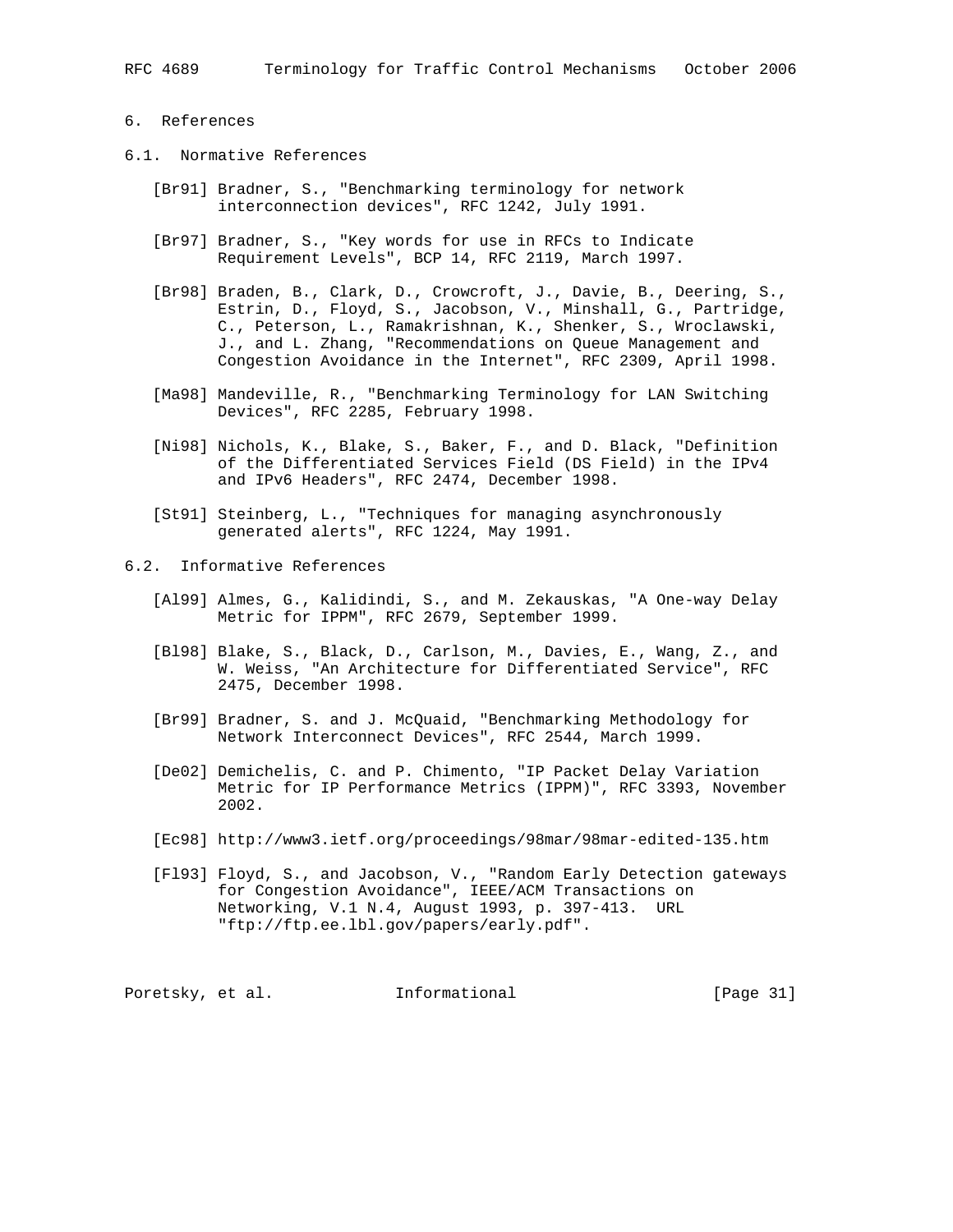- [Ja99] Davie, B., Charny, A., Bennet, J.C., Benson, K., Le Boudec, J., Courtney, W., Davari, S., Firoiu, V., and D. Stiliadis, "An Expedited Forwarding PHB (Per-Hop Behavior)", RFC 3246, March 2002.
- [Ka99] Almes, G., Kalidindi, S., and M. Zekauskas, "A One-way Packet Loss Metric for IPPM", RFC 2680, September 1999.
- [Ma91] Mankin, A. and K. Ramakrishnan, "Gateway Congestion Control Survey", RFC 1254, August 1991.
- [Ma00] Mandeville, R. and J. Perser, "Benchmarking Methodology for LAN Switching Devices", RFC 2889, August 2000.
- [Mo03] Morton, A., Ciavattone, L., Ramachandran, G., Shalunov, S., Perser, J., "Packet Reordering Metric for IPPM", Work in Progress.
- [Na84] Nagle, J., "Congestion control in IP/TCP internetworks", RFC 896, January 1984.
- [Ra99] Ramakrishnan, K., Floyd, S., and D. Black, "The Addition of Explicit Congestion Notification (ECN) to IP", RFC 3168, September 2001.
- [Sc96] Schulzrinne, H., Casner, S., Frederick, R., and V. Jacobson, "RTP: A Transport Protocol for Real-Time Applications", STD 64, RFC 3550, July 2003.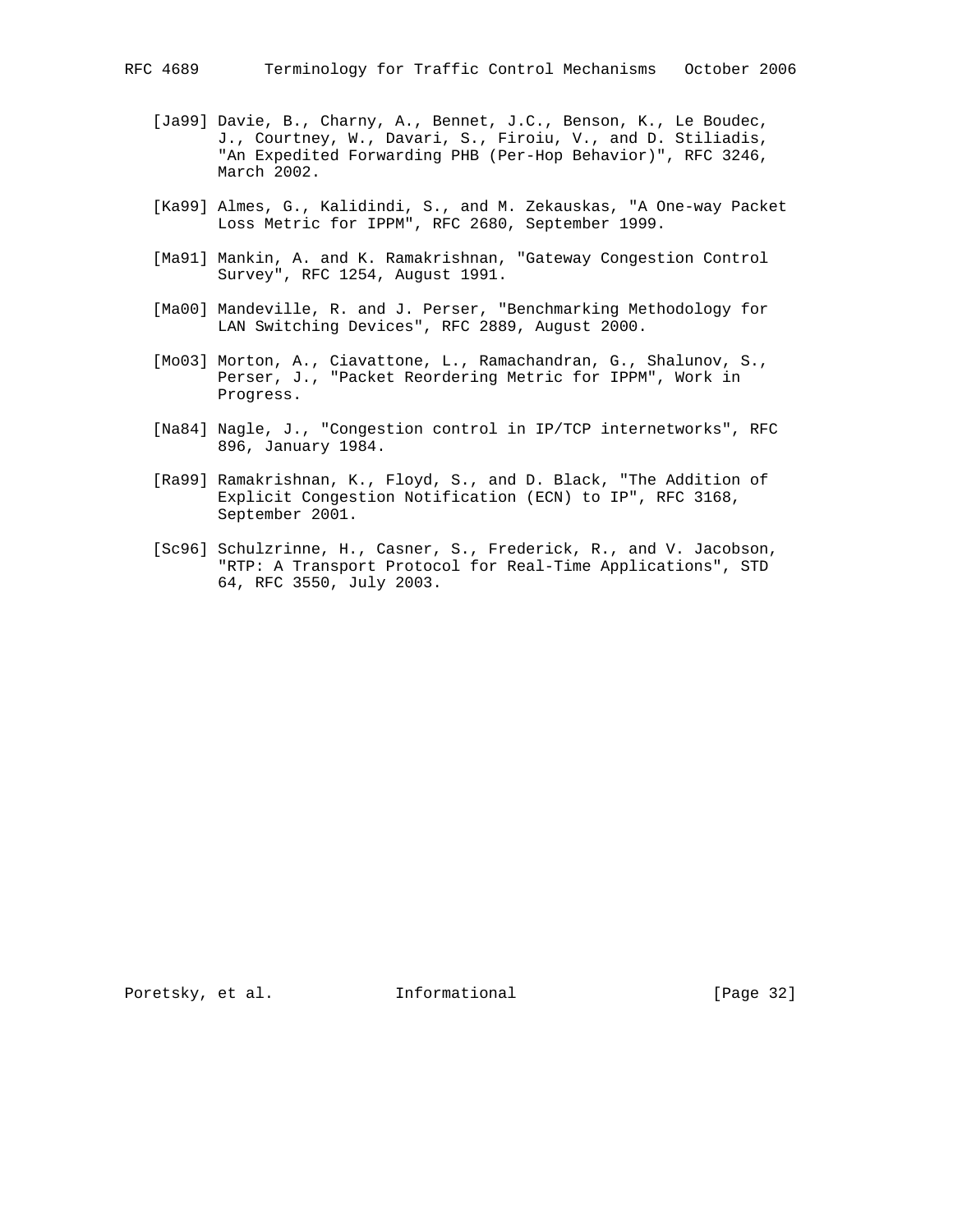Authors' Addresses Jerry Perser Veriwave 8770 SW Nimbus Ave. Suite B Beaverton, OR 97008 USA USA Phone: + 1 818 338 4112 EMail: jerry@perser.org Scott Poretsky Reef Point Systems 8 New England Executive Park Burlington, MA 01803 USA Phone: + 1 508 439 9008 EMail: sporetsky@reefpoint.com Shobha Erramilli Telcordia Technologies 331 Newman Springs Road Red Bank, New Jersey 07701 USA EMail: shobha@research.telcordia.com Sumit Khurana Motorola 7700 West Parmer Ln. Austin, TX 78729 USA Phone: +1 512 996 6604 Email: skhurana@motorola.com

Poretsky, et al. 1nformational [Page 33]